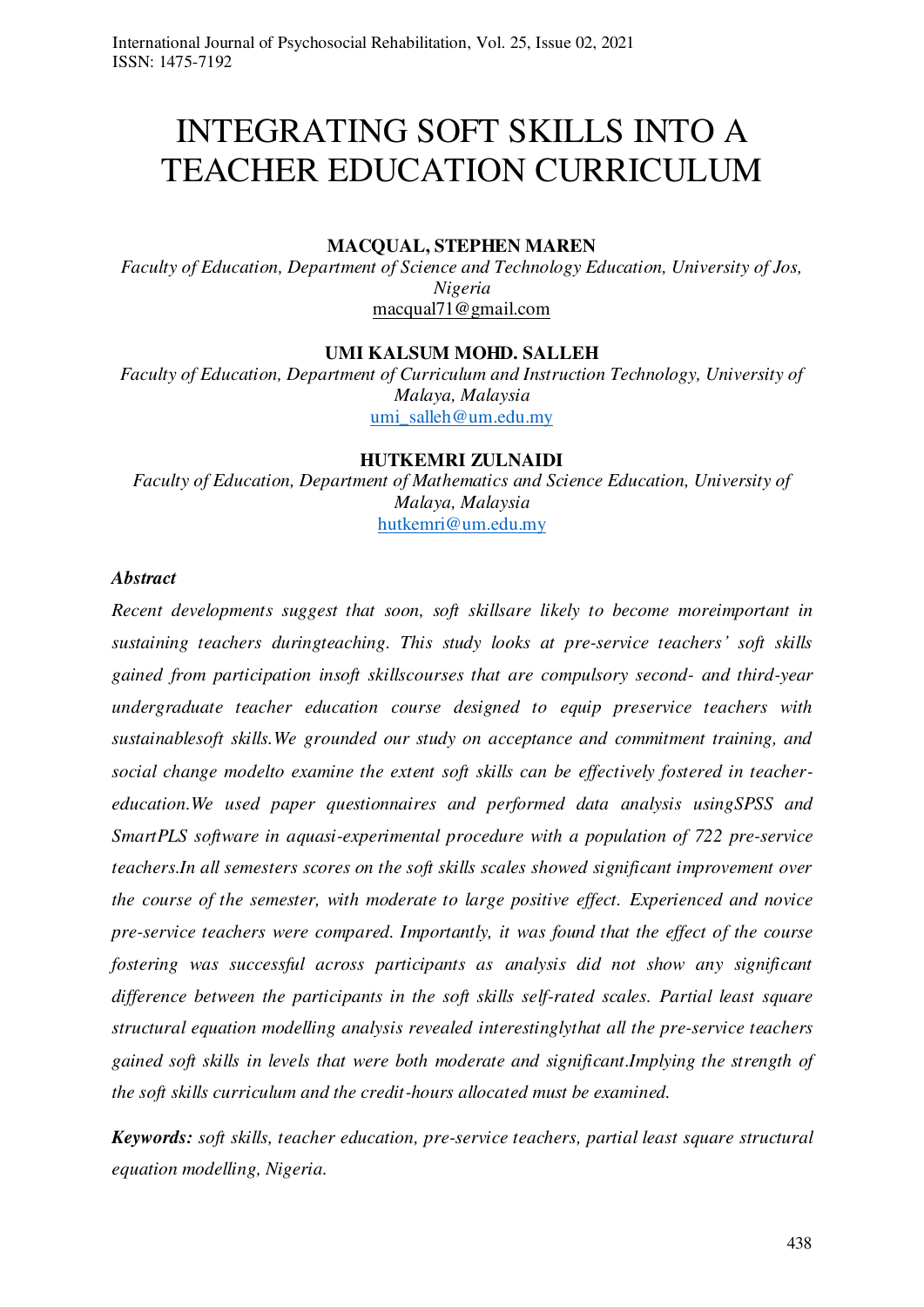## **Introduction**

If the charge of academia is to holistically prepare students to be successful contributors to the advancement of society, supporting them in acquiring effective soft skills as part of their teacher education requirements is essential. To be effective, systematic evidence-based personal development approaches that can be integrated into the academic mission and teacher education courses may prove most promising for this advancement. In addition, students can use thesoft skills they had developed in teacher education courses within their discipline-specific courses and future careers, and as a result, they will be better prepared for diverse and unexpected situations within and beyond their college years.

There is no gainsaying that graduates nowadays are hired based on their soft skills rather than hard skills,even in the teaching field. Unlike hard or technical skills that are specific to the work context, soft skills can be applied in any work setting. Because of their applicability in any setting, soft skills are taking a prominent role in the workplace as technology continues to shape and change the jobs that are possible (Mitchell, Skinner & White, 2010).

The term 'soft skills'is used to describe personal transversal competences like innovation, coping skills, collaboration, communication, accountability and other behaviours that promote relationships and successful living (Melser 2019). In the field of teachereducation, experts explain that to increase students' academic achievement, teachers need to be proactive, work with others, communicate lessons with clarityandbe innovative and adaptable to any classroom setting (States, Detrich & Keyworth 2018; Hattie,2015).

## **Rationale for soft skills teaching.**

A school setting normally has students, teachers and curriculum requirements, and its success ultimately depends on the capability of the teachers. Teachers are therefore key factors in education success. Previous research shows that in the past, teachers' employers were mainly concerned about teachers' hard skills (content and pedagogy), but this notion has change, and soft skills arenowconsidered important owing to their effect on students' academic achievement (Hattie, 2015). Cimatti (2016, p. 99)posited that 'soft skills predict success'. Similarly, Robles (2012) explained that soft skills havea strong correlation with workplace and future life success. Drawing on this perspective, there is a cause–effect correlation between soft skills and personal and professional achievement.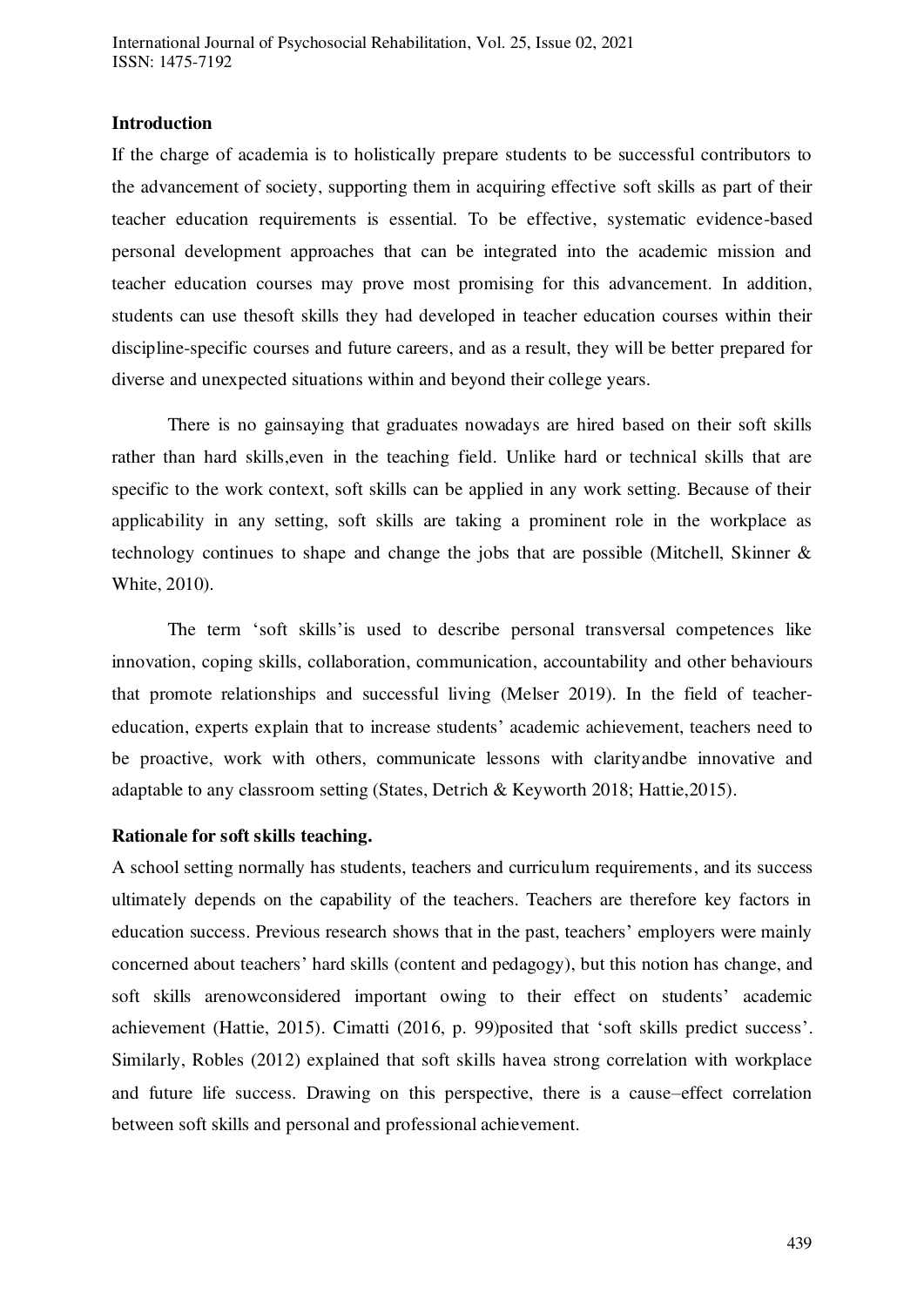Soft skills are connected to all disciplines, and they are not subject specific but are necessary personal transversal competences of the teacher. Grisi (2014) concurred to this view by asserting that 'soft skills operate in a direction that is rather separate from the role of the individual and go beyond the strict demands of the profession'. More importantly, the famous educationist John Dewey, in his book *Human Nature and Conduct*, considered this set of skills as the dispositions that the person expresses as specific ways of acting in different challenging situations. The fact that the quality of a student's academic achievement strongly depends on teachers' soft skills (Hattie, 2015; Kautz, Heckman, Diris, Ter Weel & Borghans 2014) makes researching the soft skills of preserviceteachers important.

Presumably, focusing on preservice teachers' soft skills would generate a chain of impacts, andit would impact teaching job performance, impact students' academic achievement and have a long-term effect on educational quality and on the country's economic development. Focusing on preservice teachers would be rewarding because a recent review of literature on teacher education (Barnes, Boyle, Zuilkowski, Bello 2019) found that,in Nigeria despiteahuge investment on in-service teacher preparation, overall secondary students' academic achievement has been mixed.

In Nigeria, this mixed results in academic achievement add to the daunting challenges facing education. It is common knowledge that the country has huge challenges such as insurgency, farmer/herders' clashes, banditry, and thuggery. UNESCO (2014) reported that Nigeria hasveryserious shortage of trained teachers, and it struggles with education quality. Therefore, new initiatives for government attention to focus on soft skills of prospective teachers have been one remedy suggested for these challenges.

As such, teacher education programs at the university level implements the soft skills course. The strength of the course is that the course consists of twocompulsory courses with 2-credit hours each, (the course is titled as *EDU205: Curriculum instruction I and EDU305: Curriculum instruction II)*. The course curriculum instruction is a compulsory second- and third-year undergraduate course.EDU205 is of introductory nature, it is designed to give an insight into the psychological, social, and cultural perspectives in relation tothe teaching issue, it is prerequisite to EDU305. More details on the courses design will be given under Conceptual framework*.*

Similar programs are implemented at the Nigerian certificate in education level (NCE). Despite its successful implementation at that level, preservice teachers in Nigeria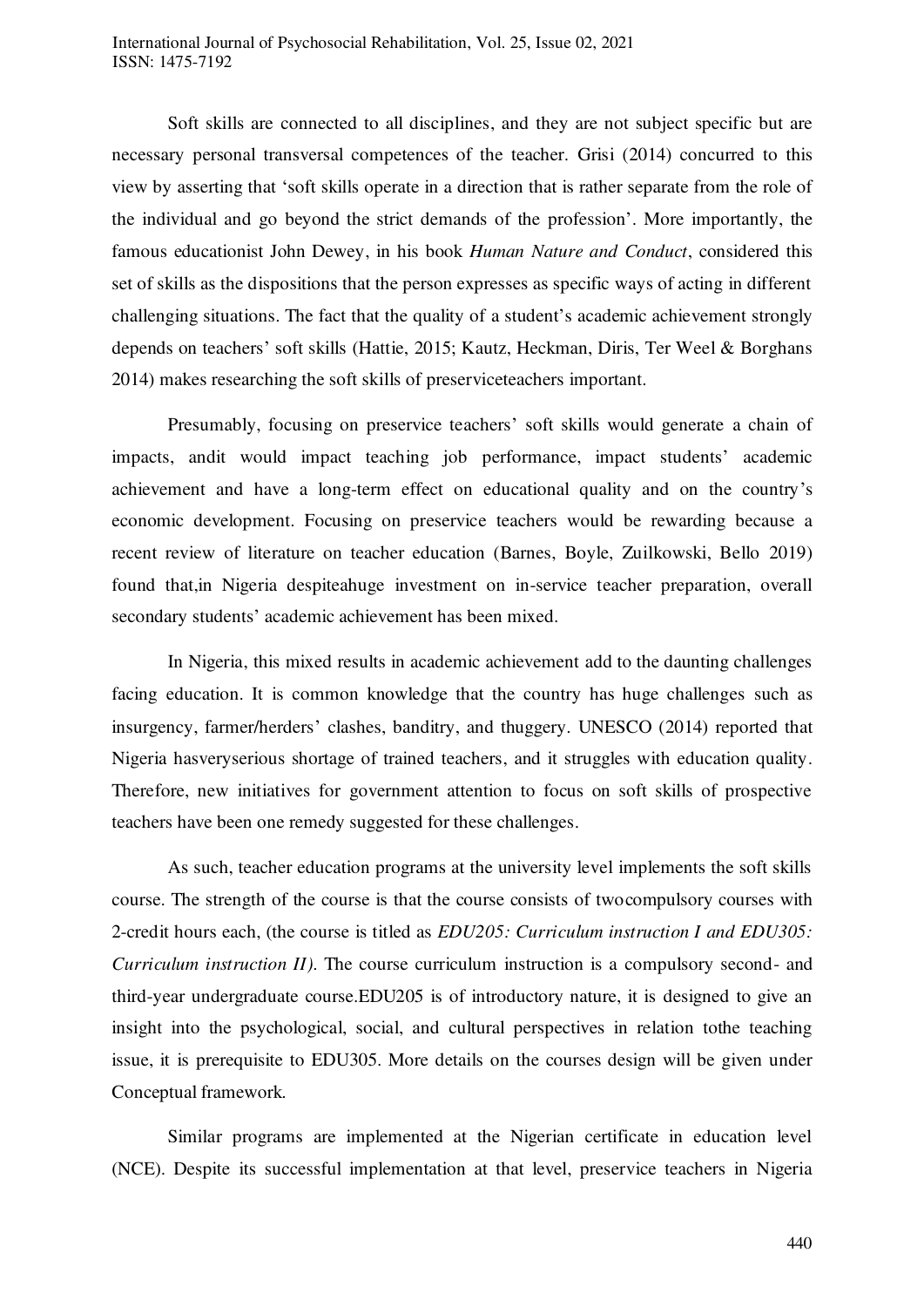receive limited professional training at the NCE level (Barnes et al., 2019). This may be the case with undergraduate students of bachelor's degree in education. This study intends to provide a view of pre-serviceteacher (PTs) soft skills experienced throughparticipation in courses designed to equip them with soft skills. The study presumes that this would further the relevance attached to soft skill teaching within teacher education programmes.

## **Soft skills curriculumfostering**

The term *soft skills* is catchy but difficult to define, as "no formally agreed upon, universal set of soft skills exists." (Matteson, Anderson & Boyden 2016, p. 74-80). To meaningfully define *soft skills*, Chamorro‐Premuzic, Arteche, Bremner, Greven & Furnham(2010) started by defining a skill as "the ability either to perform some specific behavioral task or the ability to perform some specific cognitive process that is functionally related to some particular task." They suggest that a skill has three components "(1) a domain-specific knowledge base, (2) the means to access that knowledge, and (3) the ability to take actions or thoughts using that knowledge to carry out a task." In conclusion they define *soft skills* as "nontechnical and not reliant on abstract reasoning, involving interpersonal and intrapersonal abilities to facilitate mastered performance in particular contexts." Their list of soft skills includes "clear communication and meaningful feedback, resolving and/or managing conflicts, and understanding human behavior in group settings."Roos et al. (2016) uses the term to refer to skills that are hard to observe and evaluate because they cut across disciplines.

In the field of teacher education, States et al. (2018) used the term to refer to nontechnical skills that are involve in teaching learning process. Melser (2019) described soft skills as personal attributes that enable teachers to interact effectively and harmoniously with students and other stakeholders in education, she demonstrated that soft skills enable teachers to communicate, manage oneself, managing other people and managing innovation or change. In his seminar article on soft skills, Burns (2018) shows that learning about soft skills in the universities can bolster student's capacity in coping not only with the demands of their work but also with other life challenges.

Pursuing's to the objectives of teacher education, Nigeria develops teacher education curriculum to keep pace with developments through educating individuals to be skilful in every ramification. The teacher education learning outcomes include both hard or technical skill (subject matter knowledge, pedagogical knowledge) and soft skills. For example, preservice teachers are expected to graduate having mastered competences in professional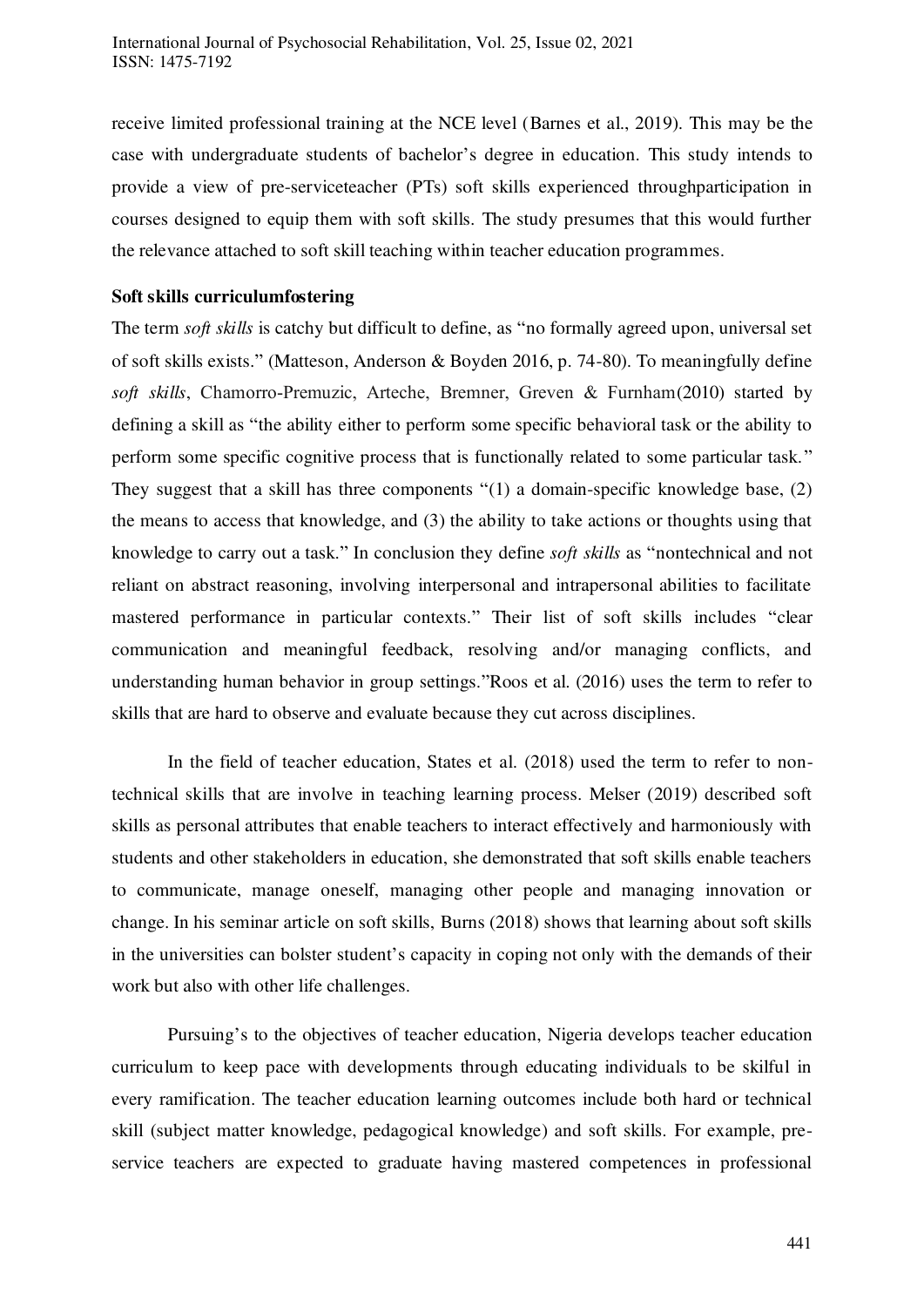subject matter, pedagogy, along with communication skills, conscientiousness, adaptability, creativity and innovation (FGN, 2013).

The challenges for this study are that various education stakeholders (students, school administrators and even parents) have expressed concern over soft skills of teachers (Lamb, Maire, Doecke 2017; Uko, Umosen & Caleb 2015), in addition soft skills components of teacher education is not often recognized as an important course within the field of teacher education (States, et al. 2018).This is quite unfortunate since it negates the focus of sustainable development four (SDG-4) which is to ensure that all students have the benefit of learning under qualified, professionally trained and well supported teachers who can ensure that the students get a better understanding of the contemporary society.

In recent years, there has been few studies that show considerable interest in soft skills. Washor (2015) examine soft skills of intern's students, he found that participating in internship account for 27% of variance in soft skill indices. Roos, Lennox and Botha-Ravyse (2016) found that after controlling for time, outdoor educational adventure explained 30% of variance in education students' soft skills gained. Ihtiyaroglu (2018) found a weak relationship on preservice teachers' satisfaction with the professional teaching skills gained at faculty of education. Tang (2018), findings revealed that soft skill attributes accounted for an average percentage of the variance in soft skills in graduates. Ball, Joyce and Anderson-Butcher (2016) found that leadership and responsibility, working with others, and adaptability moderately correlated in explaining the total variance in the student's level of 21<sup>st</sup> century life and career skills.

## *Teachingsoft skillsatthe university level*

More recent evidence (Dimitrova, 2018; Cinque,2016) reveals that the priority attached to teaching soft skills varies between countries. Althougha few countries considered it compulsory, others offered it as an extracurricular activity. In his review of documents on soft skills, Fernando (2016) proposed the need for higher institutions to implement soft skills throughacurriculum that prepares students for active participation in the workplace since employers need workers that are proactive and adaptive andthatcan take responsibility for every action. In Nigerian universities, the relevance attached to teaching soft skills also varies between faculties. Althoughsome faculties considered soft skill courses as mandatory, others offered it as a non-credit unit course. For instance,thefaculty of education considered it a compulsory full-semestercredit-earning course. This has complied with one of the methods of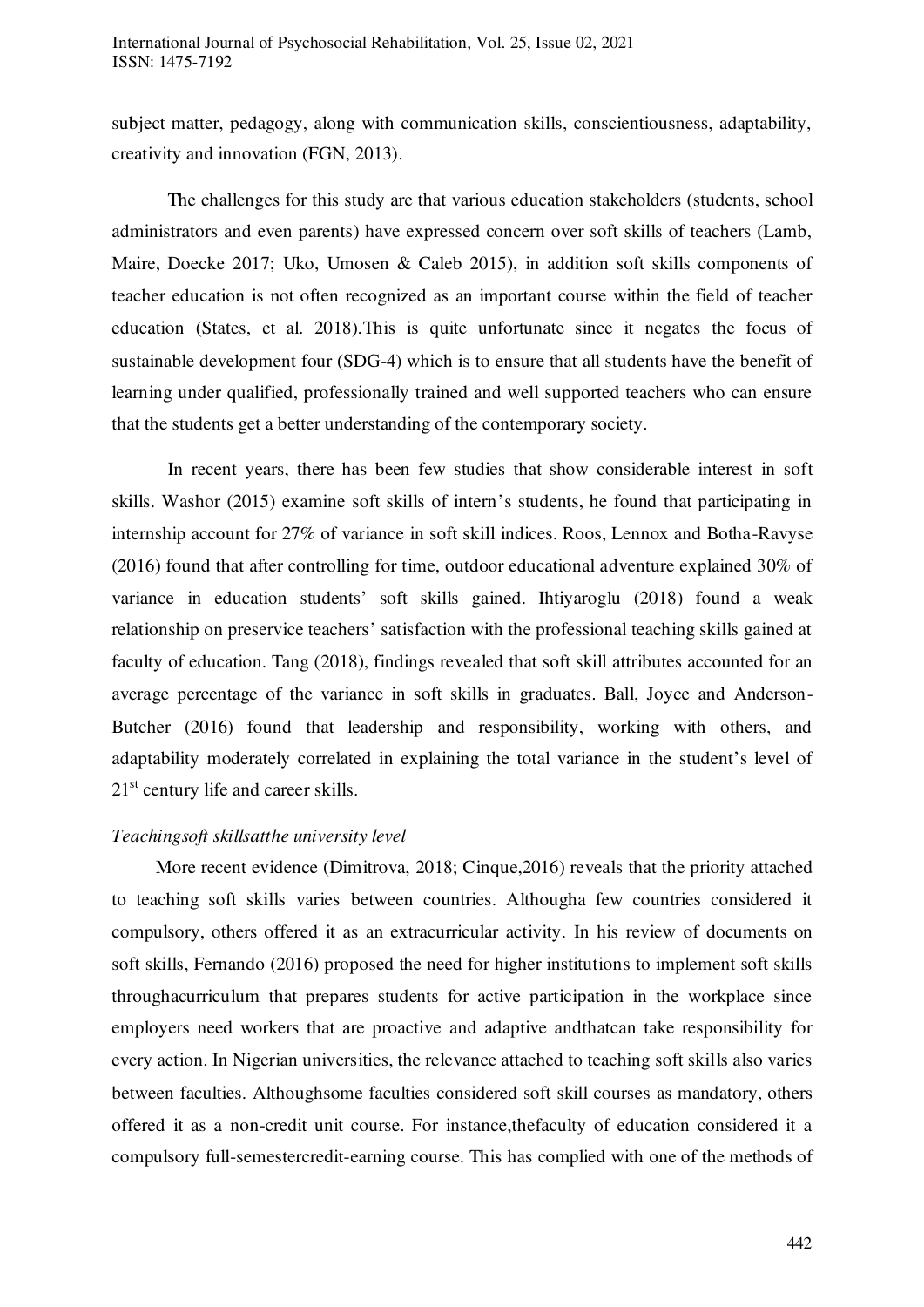teaching soft skills found in Cimatti (2016). In Cimatti (2016), the 'Tuning' project recommends that soft skills can be best taught at the university level using the following alternative methods:

> 1)Integrating soft skills in different degree subjects, 2) conductingweekend seminars and workshops aimed at teaching different soft skills, 3) devoting two weeks at the beginning of each semester to train soft skills, 4) setting up different subjects for each soft skill and integrating them in programmes with different teachers who are only dedicated to the teaching of soft skills and5) dedicating a full semester in the degree to train some specific soft skills (Cimatti, 2016, p. 104).

Soft skill development is valued in teacher-education programmes in universities in Nigeria. The Nigerian national policy on education stipulates that all teacher education training institutions implement training programmes that are consistent with the nation's mission and vision for teacher education, including learning outcomes. The mission of teacher education in Nigeria as in other nations stems from the nation's philosophical goals. The purpose of teacher education is to 'provide teachers with the intellectual and professional background for their assignment'(FGN, 2013). This statement clearly indicatesthatteacher training programmes have a duty of transmitting soft skills to PTs.

The present study assessed PTs' soft skills in order to investigate how their soft skills developed as a result of their participation in a soft skill course during teacher-education programme related to teaching performance success. Peterson and Seligman (2004) reported on character *strengths and virtues* and argues that "to be understood is as fulfilling asto understand. Social intelligence allows the uniqueness of everyone to be acknowledged."Being treated as an individual" is a critical feature of excellentschools, and social intelligence on the part ofteachers makes this treatment possible".In the sub-section that follows we described the curriculum used to model various soft skills by TEs in the universities.

## *Theoretical Underpinnings*

Nigerian national policy on education stressed the cultivation of soft skills (conscious behaviour skills, collaboration skills, adaptability skills, innovative or creativity skills and skills for communicating with others) among PTs. The policy believes that PTs' exposure to soft skill knowledge would facilitate their ability to teach successfully. This development makes focusing research on soft skills in teacher preparation in Nigerian universities very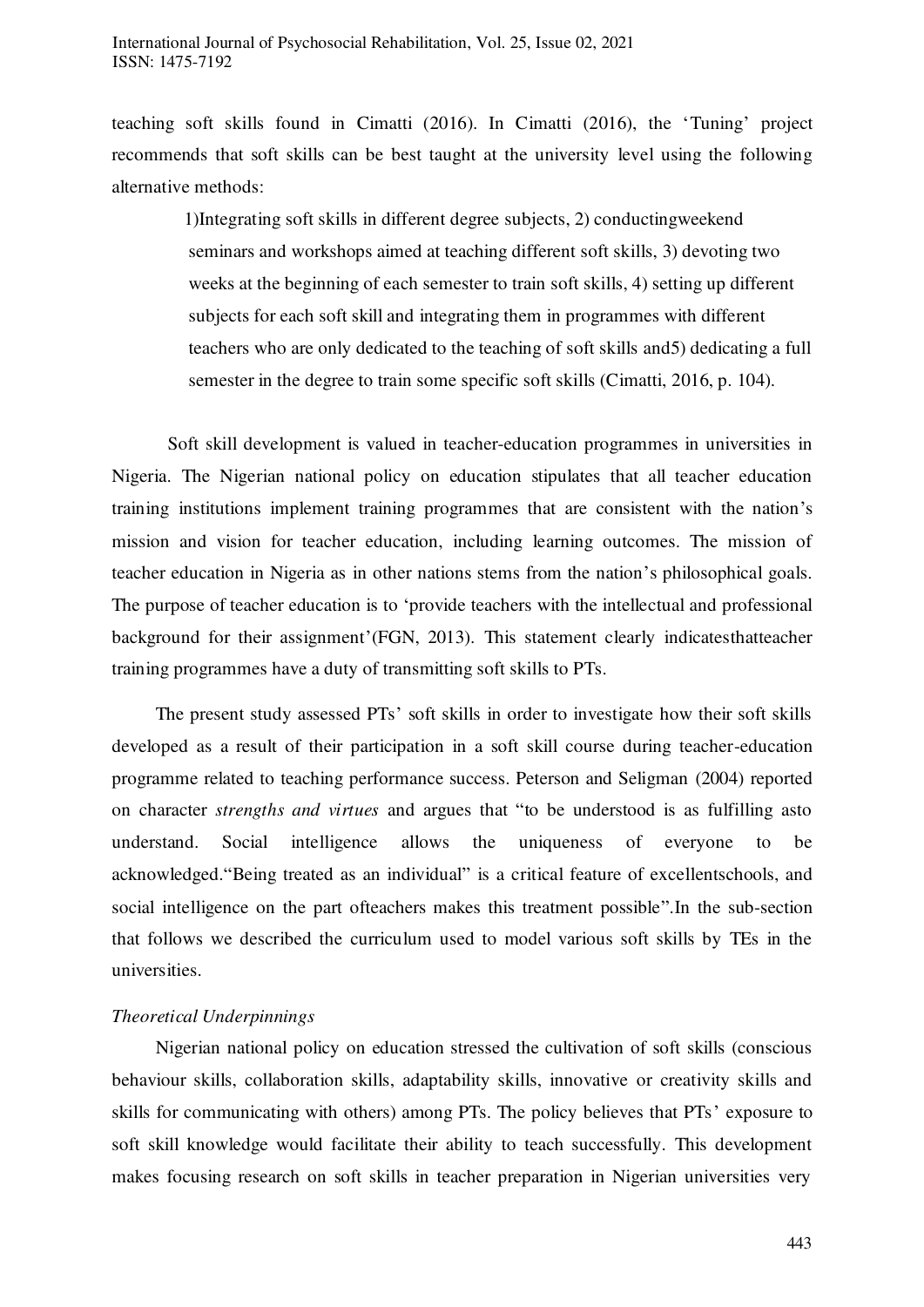important. Peterson and Seligman (2004), in describing prerequisites for wisdom, asserted that one's level of exposure to a knowledge context facilitates their acceptance of multiple perspectives.

EDU205;305are explicitly focused on developing skills that align with the goals of teacher-education and well-educated individuals. Table 1 outlines some of the courses content, learning experiences and teacher-education outcome goals. While this list is not exhaustive, we have highlighted main content areas including the exploration and application of personal values, consensus in group work, constructive feedback, personal awareness and openness, conflict navigation, working with diverse personality types, and mindfulness.

## Table 1: *Examples of soft skills curriculum content, class activities and application Course Content andprocesses Learning experiences*

Identify and define personal values through a values sort; explore the meaning of values and share with a peer; personal written reflection on values

Define a consensus; put it into action through a group activity using personal values as the basis for decision making

Discuss the definition and value of feedback; explore constructively giving and receiving feedback

Learn to be intentional and conscious in observation, flexible in response to change, and proactive to influence situational outcomes

Practice classroom conflict navigation styles

## Develop personal, Sense of social, and academic responsibility for values-based goals with personal action specific actions; identify and define team values to guide goal setting related to teaching

Interpersonal skills, including teamwork and collaboration; get along with different kinds of people; civic knowledge and engagement; time management

Oral and written communication;

ability to bride cultural and linguistic barriers; receive student feedback on assignments; provide feedback to the student on the course

Enthusiasm for learning on a continuous basis; sense of responsibility for personal and collective action; sense of professionalism; brainstorm possible responses; consciously take actions

Sense of responsibility for personal actions; sense of professionalism; Apply different conflict navigation styles to a conflict situation;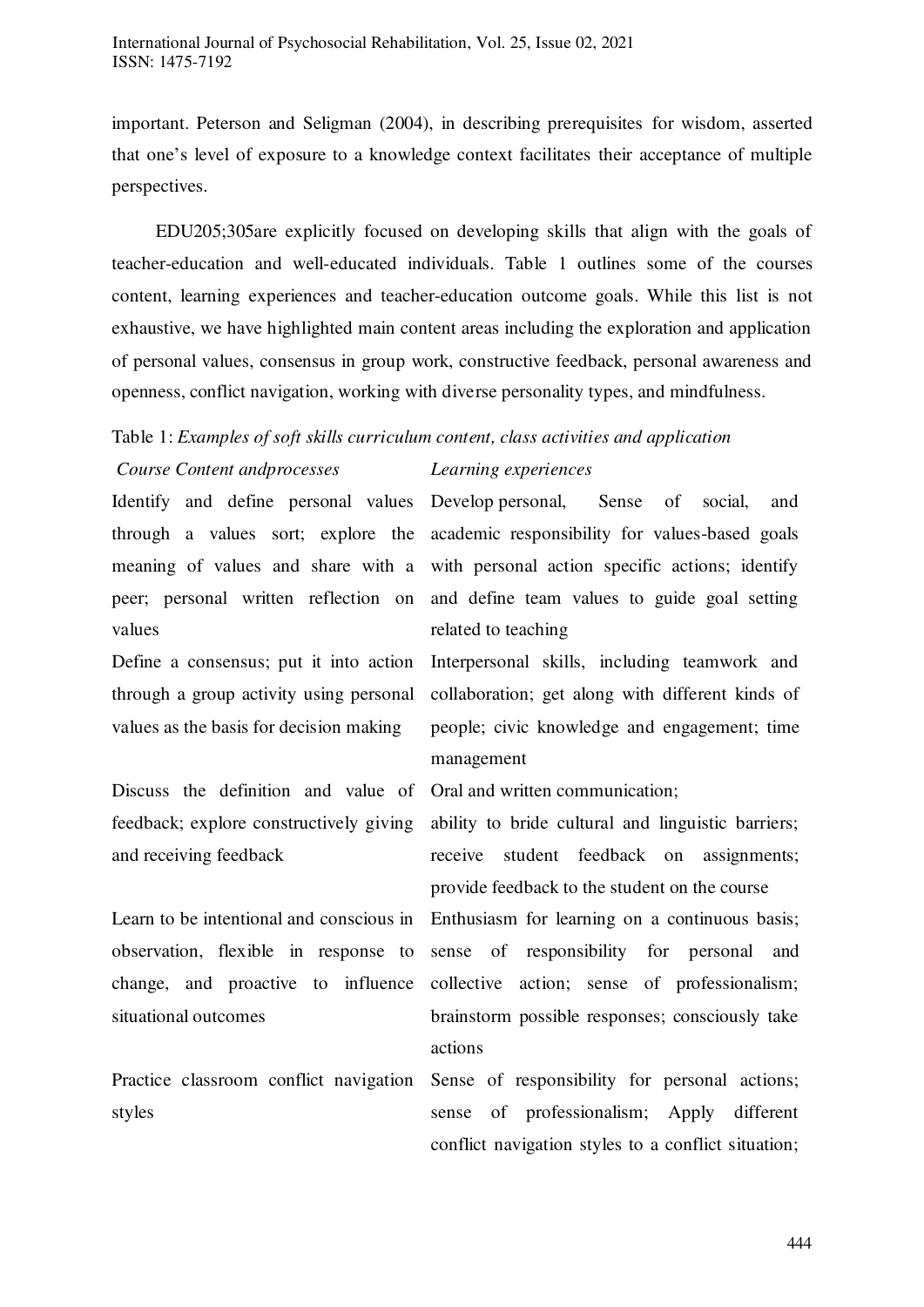practice Personality type exploration through a Sense of responsibility for personal actions; personality matrix; explore constructive and nonconstructivebehavioral patterns; experience working with similar and different personality types different people Expose and provide opportunity for Sense of responsibility for personal actions;

sense of professionalism; get along with

reflect with a peer on real-life application

mindfulness practices in group and foundations and skills for lifelong learning individual settings; personal exploration and reflection on personal mindfulness

experiences

Adapted from (National Policy on Education, 2013;Whitehall, Hill, Yost, & Kidwell,2018; Tackman et al. 2017)

EDU205;305 is based on social learning theory and social change model both of which target skills essential to developing soft skills: Research (Rao, 2018) has indicated that social learning theory and social change model among others are relevant in soft skills assessment and this seems to be a useful approach since both theories are concerned with social dimensions to learning, social inputs and social outputs. Social change model has been used as a model for leadership development (Whitehall et al. 2018), For example, SCM emphasizes that true leadership requires awareness of personal strengths, challenges, and values; is a values-based process rather than a titled position; and requires a strong personal commitment. Both models emphasize commitment to values and acting in alignment with those values. The course content of EDU205;305 targets conscious behaviour skills, collaboration skills, adaptability skills, innovative or creativity skills and skills for communicating with others. Developing soft skills in students provides them with opportunities to gain skills in getting along with a variety of people, a sense of responsibility for personal action, and enthusiasm for continuous learning (Aloi et al., 2003; Gaff, 1989). Given the combination of these two models in the course content, we expected that students would show positive changes in the soft skills scales.

### *Effect of previousexperience on students learning*

In the literature, Chan, Lo, Ng, Cheung and Kiang (2019) showed that several research evidence revealed prior knowledge is correlated to present and future learning. They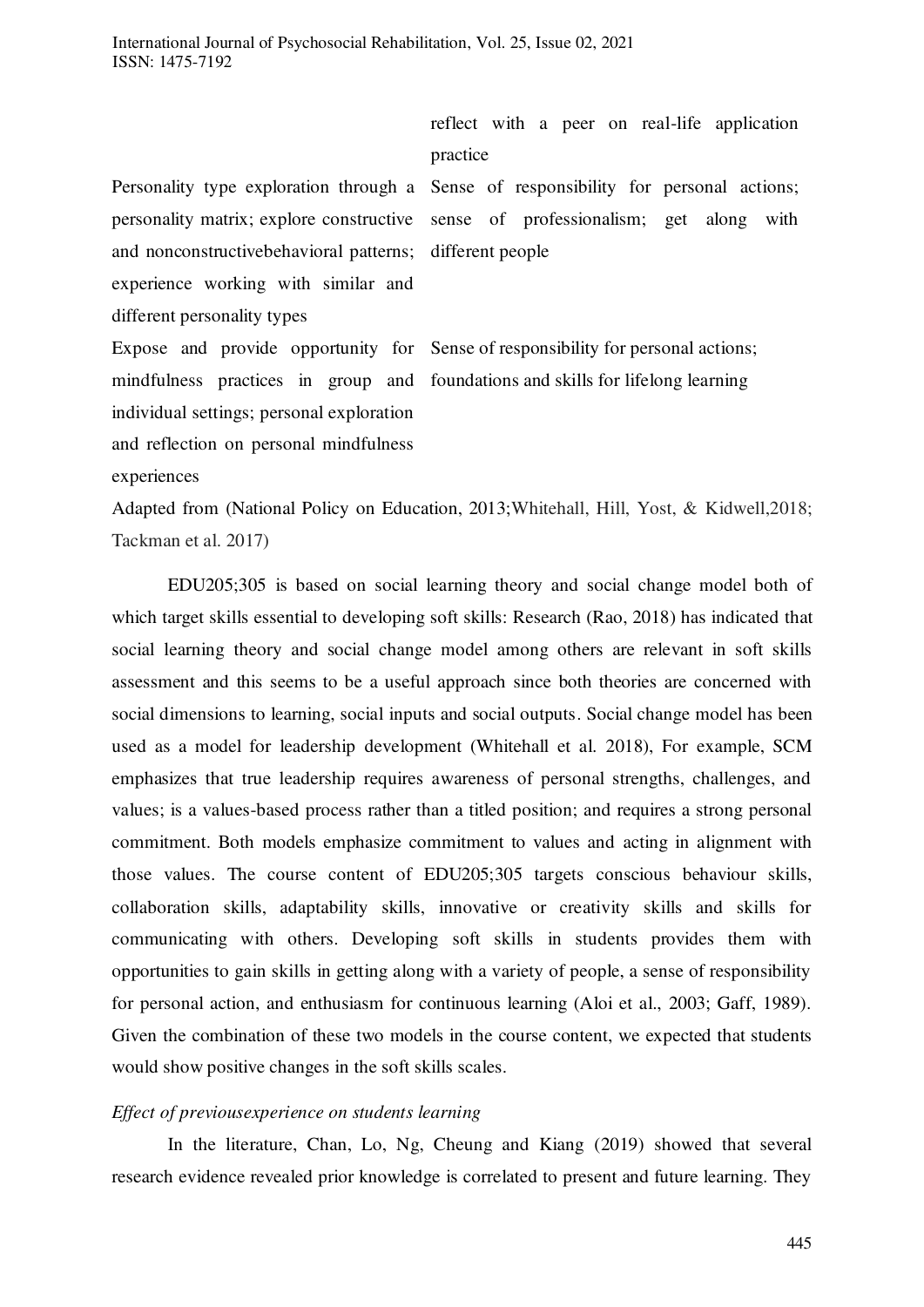further explained that new and subsequent learning will be difficult when prior learning does not scaffold it. In their literature review Chan et al (2019, p 137) concluded that 'a prior knowledge base is a key to further development and consolidation of generative knowledge base'. Since 1959, Ausubel said what the learner already knows is an important factor in future learning.

In 1997, Madigan found a direct positive effect on course taking in high school and students' proficiency in science. Fayowski, Hyndman and MacMillan (2009) found that prior course work in calculus at the pre-degree course improves student's subsequent achievement in calculus at the university level. Taking together, these studies suggest that prior course taking is an indicator for higher achievements in subsequent learning. Contrary to this position, Chan et al (2019) found that all students showed significant improvement irrespective of their prior exposure to general education course. Put in another way the study revealed that the students benefited from the course in the same way. This result is typical of Sugiharto, Corebima, Susilo and Ibrohim. (2019) who found that semester difference does not have any significant effect on the level of students' readiness to adopt to the new teaching/learning strategy referred to as blended collaborative problem-based learning. These and many other evidence showed that there is considerable controversy surrounding student's prior knowledge.

The popular believe is that students without previous knowledge of '*curriculum and instruction'* course, will have problems in grasping the concepts because of the unfamiliar environment they find themselves. However, experts say this difficulty will diminish when the processes of delivering course content are efficiently handled, in other words, teaching approaches can mediate prior learning. Gauci, et al (2009) as cited in Chan et al (2019, p. 156) posits 'that by employing a personal response system in large-group lectures, even students without prior knowledge of the subject matter can benefit significantly'.

## **Guiding research questions and hypothesis.**

Based on the course content and the objectives of the course, the present study revolves around the following research questions and hypotheses:

- 1. Composite soft skills scores will increase significantly from pre-test to post-test
- 2. To what extent is there statistical difference in self-rating of the soft skills scale between experienced preservice teachers and their counterpartswho are novice preservice teachers?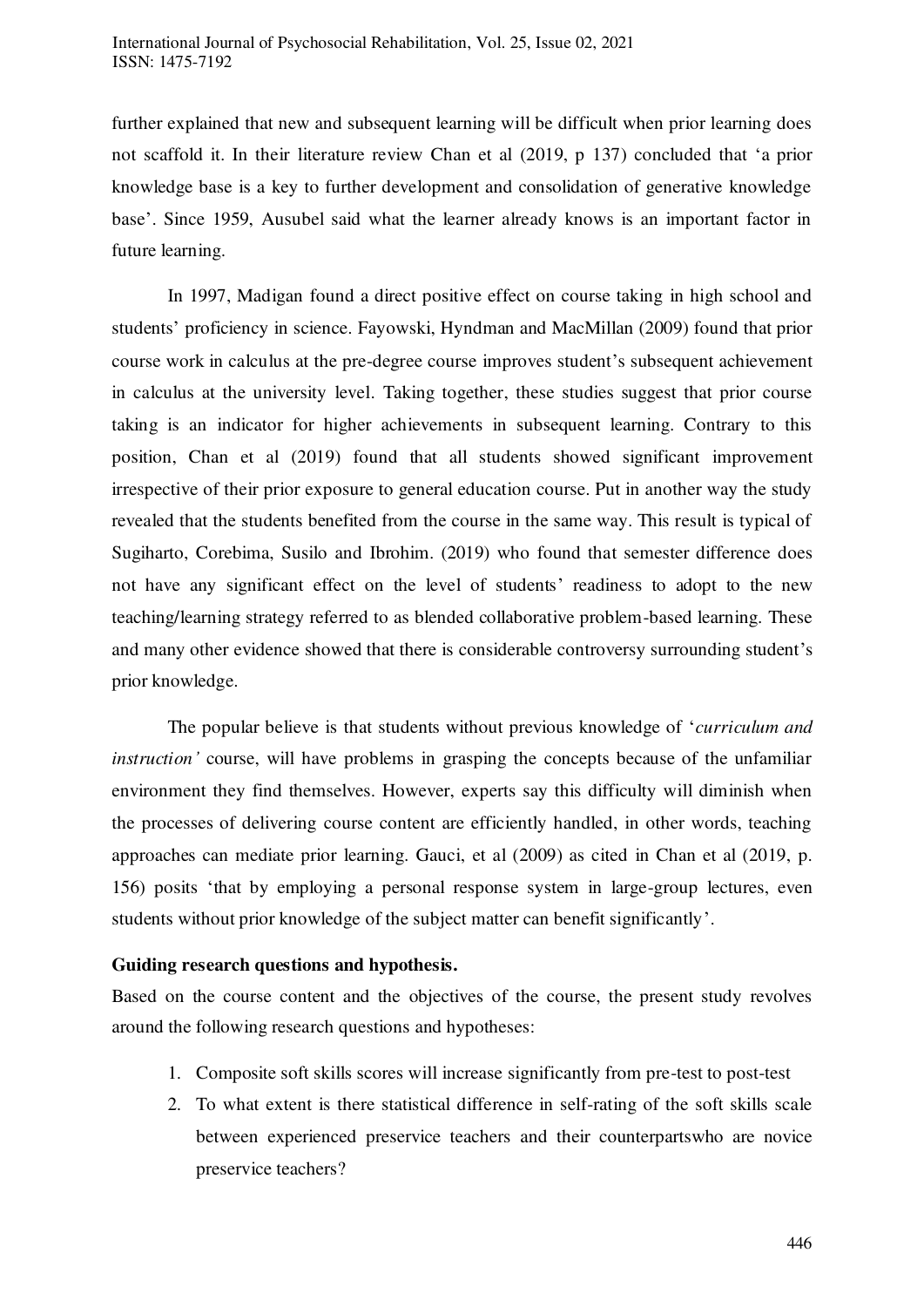International Journal of Psychosocial Rehabilitation, Vol. 25, Issue 02, 2021 ISSN: 1475-7192

> 3. What is the extent of the soft skills gained by participants having completed the soft skills courses at the university level?

#### **Method**

#### *Participants.*

The experimental study was conducted on faculty of education students(PTs) in the academic year 2017/2018 and 2018/2019 at University of Jos, Nigeria. It was based on the experiencesof PTsina 'curriculum instruction' courseswithin the two semesters. EDU205;305 coursesare compulsoryteacher education courses designed to inculcate substantial soft skills to PTs.We invited all the students enrolled in the courses during the two consecutive semesters from semester ii 2017/2018 to semester i 2018/2019 sessions to participate in the evaluation. Total enrolment in the class during those semesters was 805 and our total sample was 722. Data collection was conducted usinga paper questionnaire rated onaLikert scale at each session.Students ranged from twenty-two to fifty years of age, with a mean age of 26.56 years; 95 percent were in the traditional university age range of eighteen–twenty-nine years. Sixty percent of students identified themselves as being female; 40 percent, as male. Almost 46 percent (45.6 percent) were continuing students. The mean cumulative GPA of students at the time they were taking the class was 3.26 on a 5.0 scale.

#### *Instrumentation.*

The soft skill scale (SSS) was adopted fromAworanti, Taiwo and Iluobe (2015),originally developed by Kechagias (2011)to carry out measurements and assessment of soft skills. This scale was found appropriate because it fit into the study, it has been successfully used by previous researchers on soft skills,and it has particular been used in Nigeria hencerequired minimal to no alterations. SSS consisted of 50 indicators assessing five underlying sets of dimensions—commitment to duty, teamwork, communication, lifelong learning and creativity/innovation—on five-point Likert response scales with categories  $IP =$  Inadequately Prepared (1 score),  $FP = Fairly$  Prepared (2 score),  $SP = Somewhat$  Prepared (3 score),  $WP =$ Well Prepared (4 score) and  $AP =$  Adequately Prepared (5 score). A higher score indicates that PTs were more adequately prepared by their TEs on the measure during their undergraduate teacher training. Sample items include'punctuality at work', 'loyal to duty', 'paying attention' and'keeping to deadlines'. A confirmatory component analysis reveal that the hypothesized factors fits well with the data, the existence of a good convergent validity (indicator loadings  $>0.70$ , indicator reliability  $>0.40$  and AVE $>0.50$ ) and internal consistency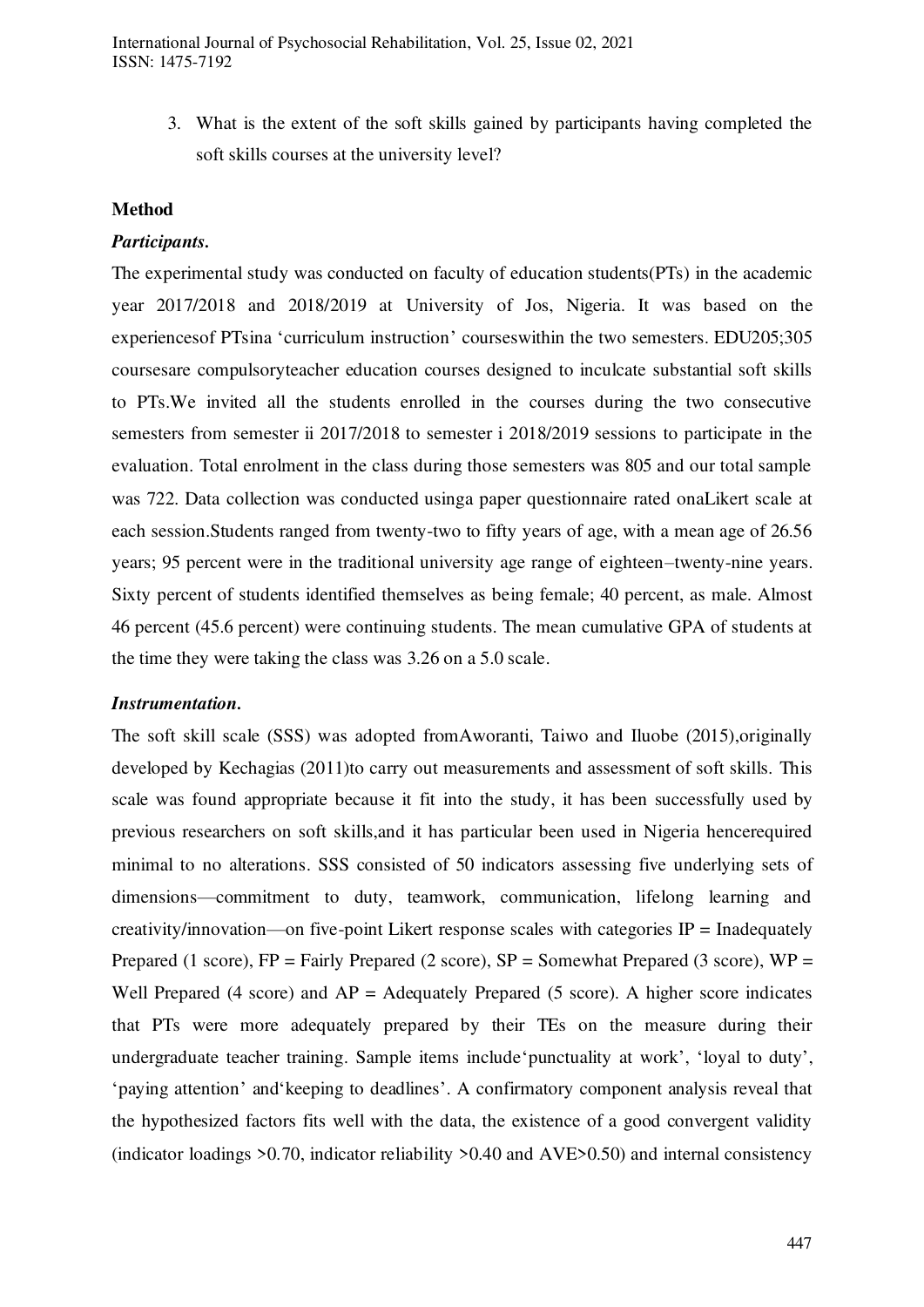reliability (composite reliability >0.70 and Cronbach's alpha >0.70).Heterotrait-Monotriat ratio results are below the conservative threshold of 0.85-0.90. (Hair et al 2018). The average Cronbach's alpha across two semesters was 0.91.

## *Procedures*

## *Course Delivery*

In the 2017/18 and 2018/19 academic years, each class was taught by an individual instructor at a time and consisted of 120 students. Due to high demand for the course, we team-taught classes by sharing topics to accommodate more students while preserving the content of the course. Specifically, much of the course content was delivered through voiced-over PowerPoints lectures allowing instructors to spend class time on experiential learning activities and application practices. The team-teaching required a great deal of coordination, and it took instructors time to adjust to the team teaching, and new delivery format.

## *Evaluation Procedure*

Evaluation consisted of a pre-test survey at the beginning of the semester and a posttest survey at the end of the semester. In all semesters we administered self-report, paper-andpencil surveys in class. Students were not offered any incentive to participate in the study and were told that their involvement in the study would not affect their course grade in any way. The survey took about fifteen minutes to complete.

## *Design*

Because of the two semesters in which the courseswere delivered, we conceptualized this study as apre-test-post-testand course exit survey design, with the final post-test as the "course exit" series.

## **Results**

## *Findings related tohypothesis one*

Table 2: Semester-by-Semester Changes in Soft skills Scale Scores from Pre-test to Post-test

| <b>Semester</b> | $\mathbf n$ | Pre- |           | Post- |           | t    | $\mathbf{p}$ | <b>Effect</b> |
|-----------------|-------------|------|-----------|-------|-----------|------|--------------|---------------|
|                 |             | test |           | test  |           |      |              | size          |
|                 |             | Mea  | <b>SD</b> | Mea   | <b>SD</b> |      |              |               |
|                 |             | n    |           | n     |           |      |              |               |
| II(2017/2018    | 72          | 3.73 | 0.3       | 3.93  | 0.41      | 8.74 | 50.00        | 0.51          |
|                 | 2           |      | 5         |       |           |      |              |               |
|                 | 71          | 3.68 | 0.3       | 3.81  | 0.4       | 5.25 | 50.00        | 0.34          |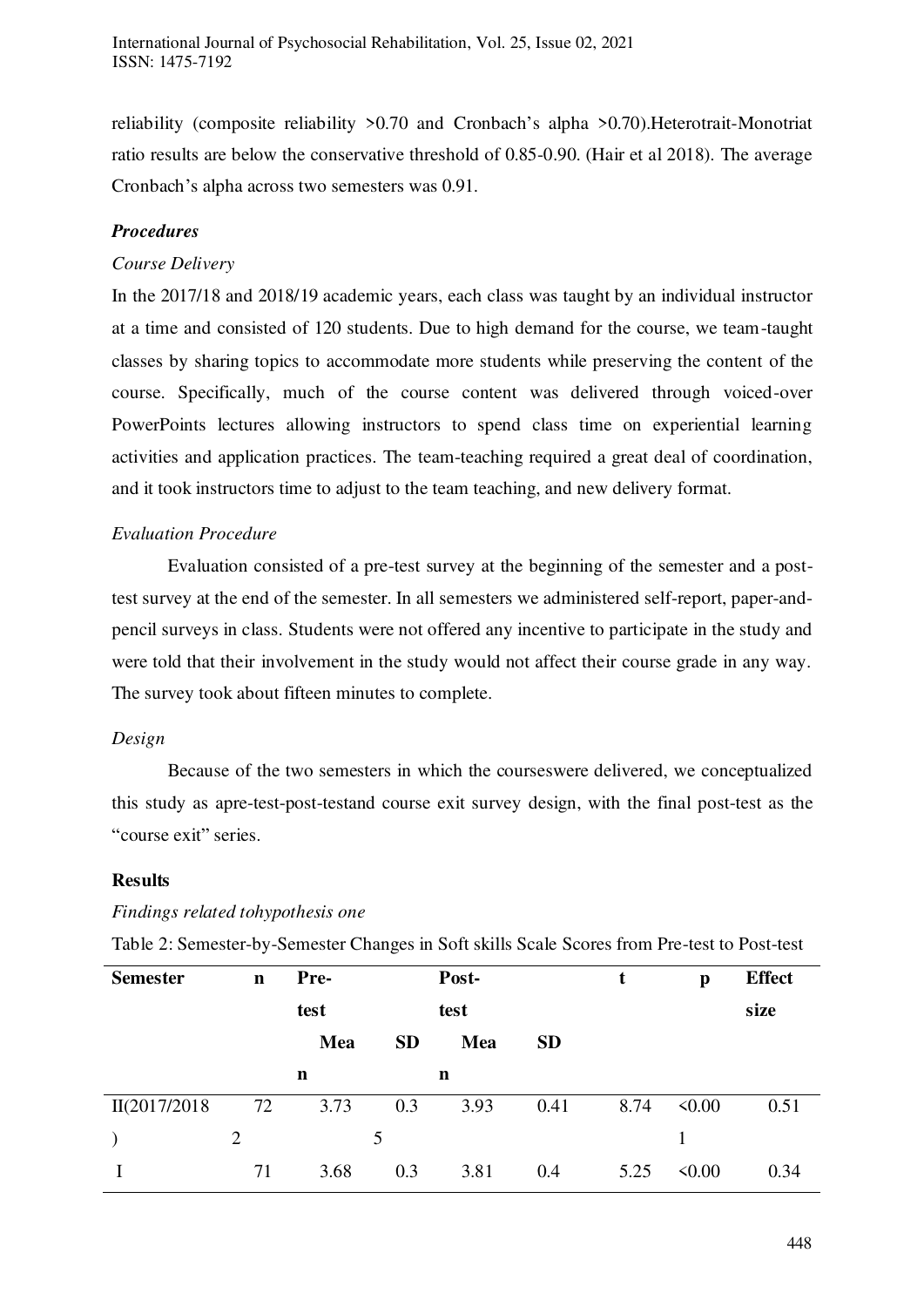#### (2018/2019) 2 6 1

*Note:*Semester I and II mean scores are the average score across subscales of the soft skills scale

We conducted paired *t*-tests to measure changes in students' soft skills from the beginning to the end of each semester. In all semesters scores on the soft skills scales showed significant improvement over the course of the semester, with moderate to large positive effect sizes ranging from  $0.30$  ( $p = .001$ ) to $0.51$  ( $p < .001$ ) see table 2.

#### *Findings related to question and hypothesis two*

Results in Table 3 shows some measures of central tendency and dispersions for the six subscales scores and the overall score for each category. Results revealed that commitment to duty subscale has mean of 3.113 with standard deviation 0.505 for students without prior teacher education group, mean of 3.301 and a standard deviation of 0.487 in the continuing group. Secondly, lifelong skill subscale revealed a mean of 3.333 and a standard deviation of 0.423 in the new student's group while a mean of 3.378 and a standard deviation of 0.411 was yielded in the continuing student's group. The third subscale of communication showed a mean of 3.040 and a standard deviation of 0.533 in the new student's group whereas the continuing students group yielded mean of 3.199 and a standard deviation of 0.445. The fourth which is the creativity subscale yielded the following means and standard deviations (mean = 3.611, standard deviation =  $0.341$ ) and (mean = 3.478, standard deviation =  $0.445$ ) in the new student group and continuing student group respectively. Lastly, teamwork subscale in the new student's category had a mean of 3.199 and a standard deviation of 0.420. in this same subscale the continuing students group yielded a mean of 3.330 and a standard deviation of 0.416.

The composite scores for the entire soft skills scale revealed a mean of 3.289 in the new student's group and a standard deviation of 0.360, in contrast, results revealed mean of 3.362 and standard deviation of 0.336 in the continuing student's group.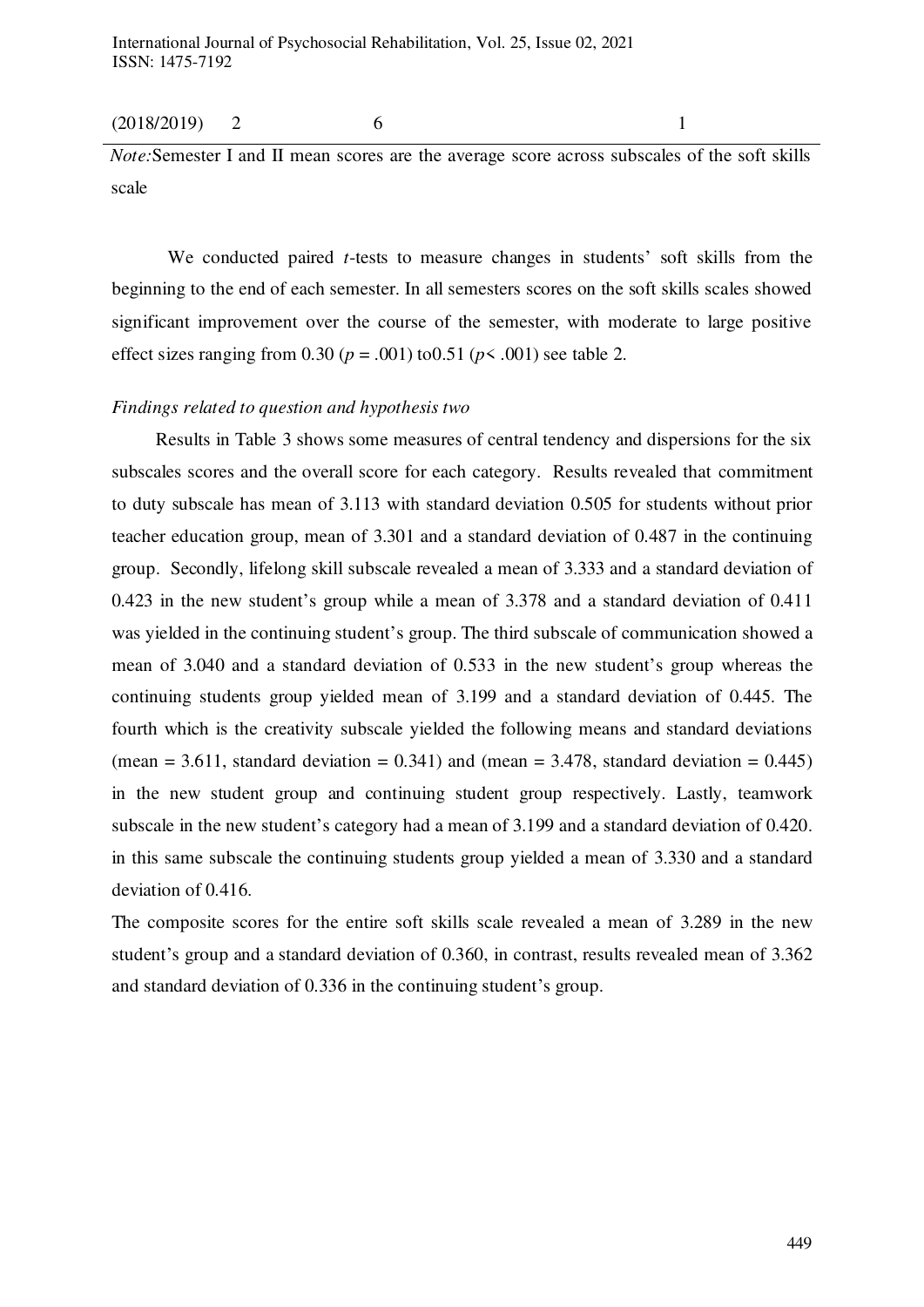International Journal of Psychosocial Rehabilitation, Vol. 25, Issue 02, 2021 ISSN: 1475-7192

| Subscale/Group     | $\mathbf n$ | <b>Mean</b> | S.D.  | 95% Confidence Interval for |                    |  |
|--------------------|-------------|-------------|-------|-----------------------------|--------------------|--|
|                    |             |             |       | <b>Mean</b>                 |                    |  |
|                    |             |             |       | <b>Lower Bound</b>          | <b>Upper Bound</b> |  |
| Commitment to duty |             |             |       |                             |                    |  |
| novice             | 393         | 3.113       | 0.505 | 2.963                       | 3.168              |  |
| experienced        | 329         | 3.301       | 0.487 | 3.209                       | 3.327              |  |
| Lifelong skill     |             |             |       |                             |                    |  |
| novice             | 393         | 3.333       | 0.423 | 3.254                       | 3.431              |  |
| experienced        | 329         | 3.378       | 0.411 | 3.3                         | 3.567              |  |
| Communication      |             |             |       |                             |                    |  |
| novice             | 393         | 3.04        | 0.533 | 3.042                       | 3.336              |  |
| experienced        | 329         | 3.199       | 0.505 | 3.187                       | 3.3                |  |
| Creativity         |             |             |       |                             |                    |  |
| novice             | 393         | 3.611       | 0.341 | 3.56                        | 3.704              |  |
| experienced        | 329         | 3.478       | 0.445 | 3.502                       | 3.773              |  |
| Teamwork           |             |             |       |                             |                    |  |
| novice             | 393         | 3.199       | 0.42  | 3.147                       | 3.321              |  |
| experienced        | 329         | 3.33        | 0.416 | 3.265                       | 3.43               |  |
| Composite score    |             |             |       |                             |                    |  |
| novice             | 393         | 3.289       | 0.36  | 3.228                       | 3.304              |  |
| experienced        | 329         | 3.362       | 0.336 | 3.304                       | 3.403              |  |

Table 3.*Means and standard deviations of five subscales and total scale*

Results in table 3 showed that at least there was difference in group means for each dimension and the composite score, but the result did not signify which group means differ significantly. To clarify this, further analysis was conducted, specifically, post-hoc analysis was conducted. Full measures from the post-hoc analysis with respect to this hypothesis are found in table 4. The results revealed that no statistically significant differences were found between any of the dimensions as well as in the composite score when the two groups were compared. The significance values ranged from .069 to .753 with the significance level set at .05. The dimension of commitment to duty correlated most closely with a significance level of .069, followed by that of communication with a significance level of .096. Next was teamwork with a significance level of .100 and the least statistical difference occurred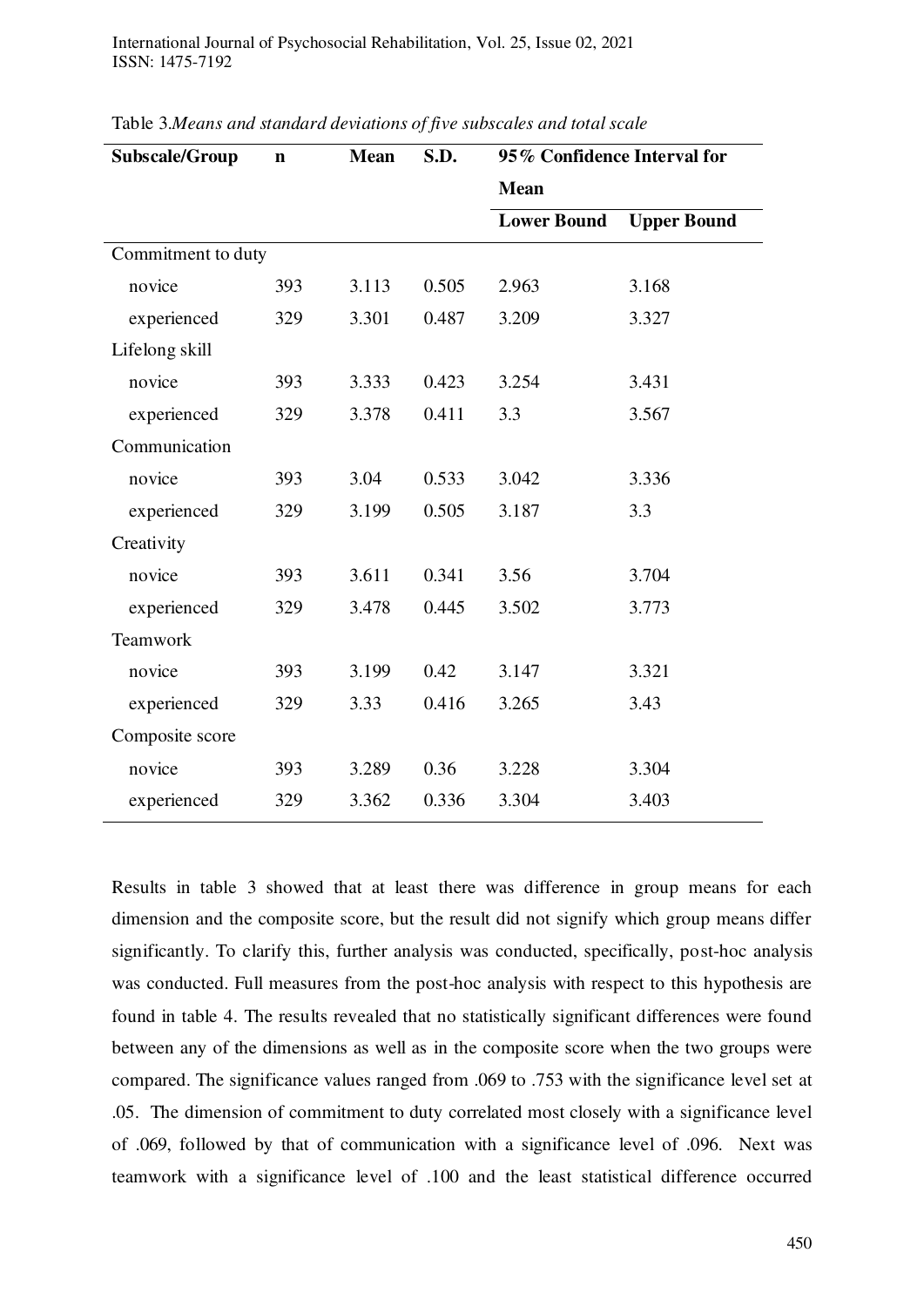between the group scores for dimensions of creativity at .620 and lifelong skill at .753. The composite Score score for the combined dimensions resulted in a less than significant difference at .226. Thus, hypothesis two, which estimated significant differences between new students' group and continuing students' group, was not retained.

Table 4*Tukey post-hoc test comparing mean, standard error, and significance between new and continuing students*

| <b>Subscale</b> |    | <b>Mean Difference</b> | <b>Std. Error</b> | Significan |
|-----------------|----|------------------------|-------------------|------------|
|                 |    |                        |                   | ce         |
| Commitment      | to | .153                   | .069              | .069       |
| duty            |    |                        |                   |            |
| Lifelong skill  |    | .040                   | .056              | .753       |
| Communication   |    | .143                   | .069              | .096       |
| Creativity      |    | .049                   | .052              | .620       |
| Teamwork        |    | .121                   | .059              | .100       |
| Composite Score |    | .077                   | .047              | .226       |

\* Significant at the 0.05 level

## *Findings related to question three*.

Our knowledge from significant test (t-test and turkey post-hoc) of hypothesis one and two is largely based on which groups showed significant difference in the self-ratings of the soft skills scale but failed to provide adequate proof of the magnitude of soft skills gained. A more practical solution for this problem is to do partial least square structural equation modelling (PLS-SEM). Research question three was on the magnitude of composite soft skills gained at the point of exiting from in the courses. To evaluate the magnitude of the composite soft skills gained, PLS-SEM was used. We did PLS-SEM techniques using a commercially available smartPLS version 3.0 softwareproduct downloaded from [www.smartpls.com](http://www.smartpls.com/) based on the recommendations of Hair et al (2018). The advantage of using this procedure is that it delivers latent variable scores, thereby avoiding the problems associated with complex models with many variables.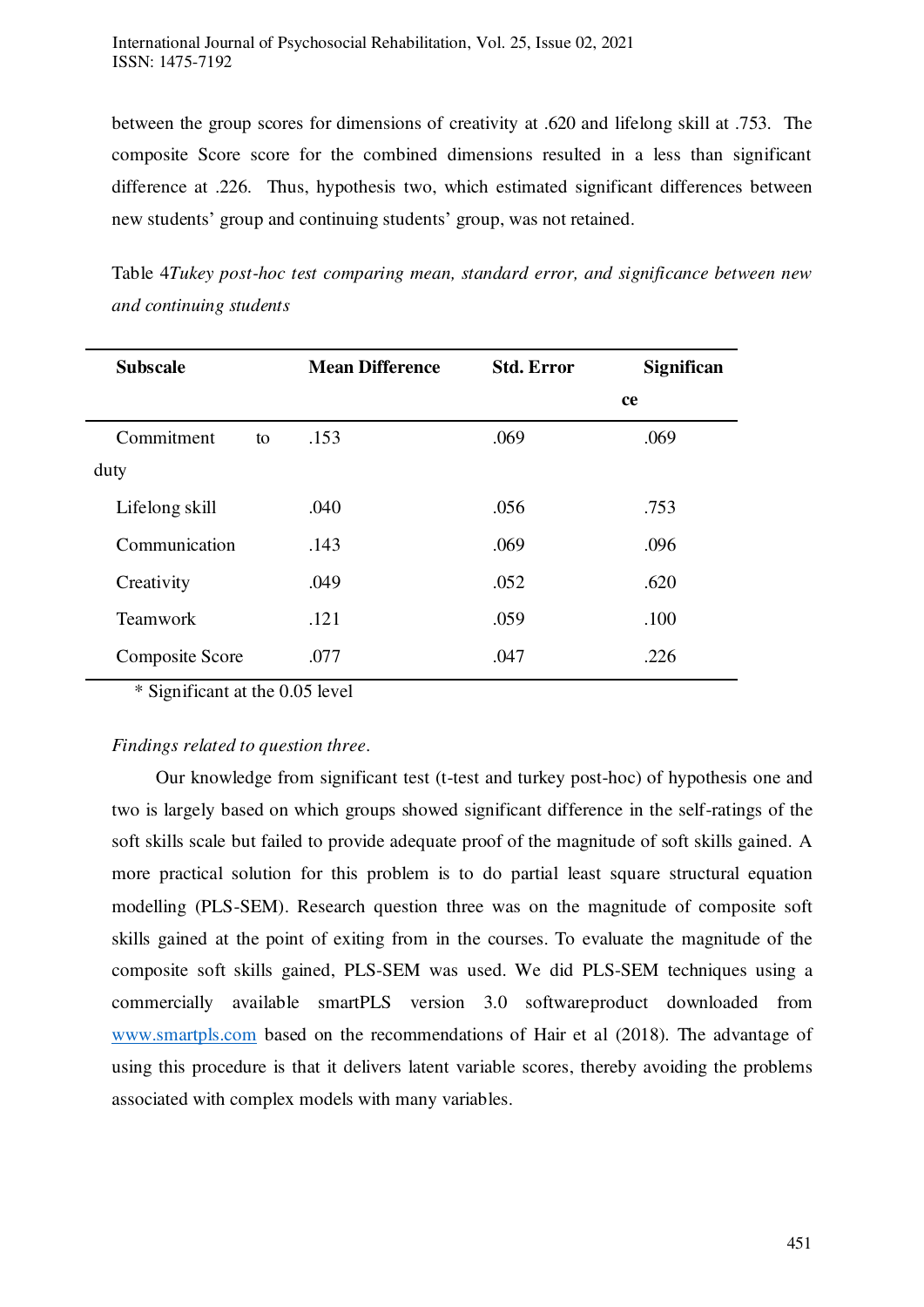

Figure 1. PLS-SEM results

*Note: SS: Soft skills; CDS: Commitments; LLS: Lifelong learning; COS: Communication; CRS: Creativity; TWS: Teamwork*.

## *Structural model assessment***.**

We found from the PLS-SEM result that the attribute CDS ( $\beta$  =0.563,  $\hat{f}$ <sup>2</sup>=0.157, 95%CI [0.46, 0.66],  $p=0.00$  has the strongest effect on composite soft skills, followed by LLS ( $\beta = 0.097$ , *f 2* =0.008, 95%CI [0.02, 0.18], *p*=0.017).The effect of CRS was (*β* =0.024, *f 2* =<0.001, 95%CI [−0.091, 0.138], *p*=0.676), andthe effects of COS and TWS tilted downward with effect sizes (*β*=−0.051, *f*<sup>2</sup>=0.001, 95%CI [−0.156, 0.045], *p*=0.322) and (*β*=−0.085, *f*<sup>2</sup>=0.006, 95%CI [−0.173, −0.004], *p*=0.045), respectively. Bootstrapping results substantiated that the effects of CDS, LLS and TWS on composite soft skillsweresignificant at 0.05. COS and CRS effects were not significant.Our analysis revealed that participants magnitude of composite soft skills gained was  $30.2\%$  ( $R^2 = 0.302$ ) seefigure 1.

Considering the critical role of soft skills, the effect of the various entities indicated that they might not be enough in meeting the demands of situational appreciation of classroom life. Specifically, it revealed that they lack the skills of communication and creativity (coping), and they need more guidance to develop more collaborative skills, lifelong skills and commitment to duty skills.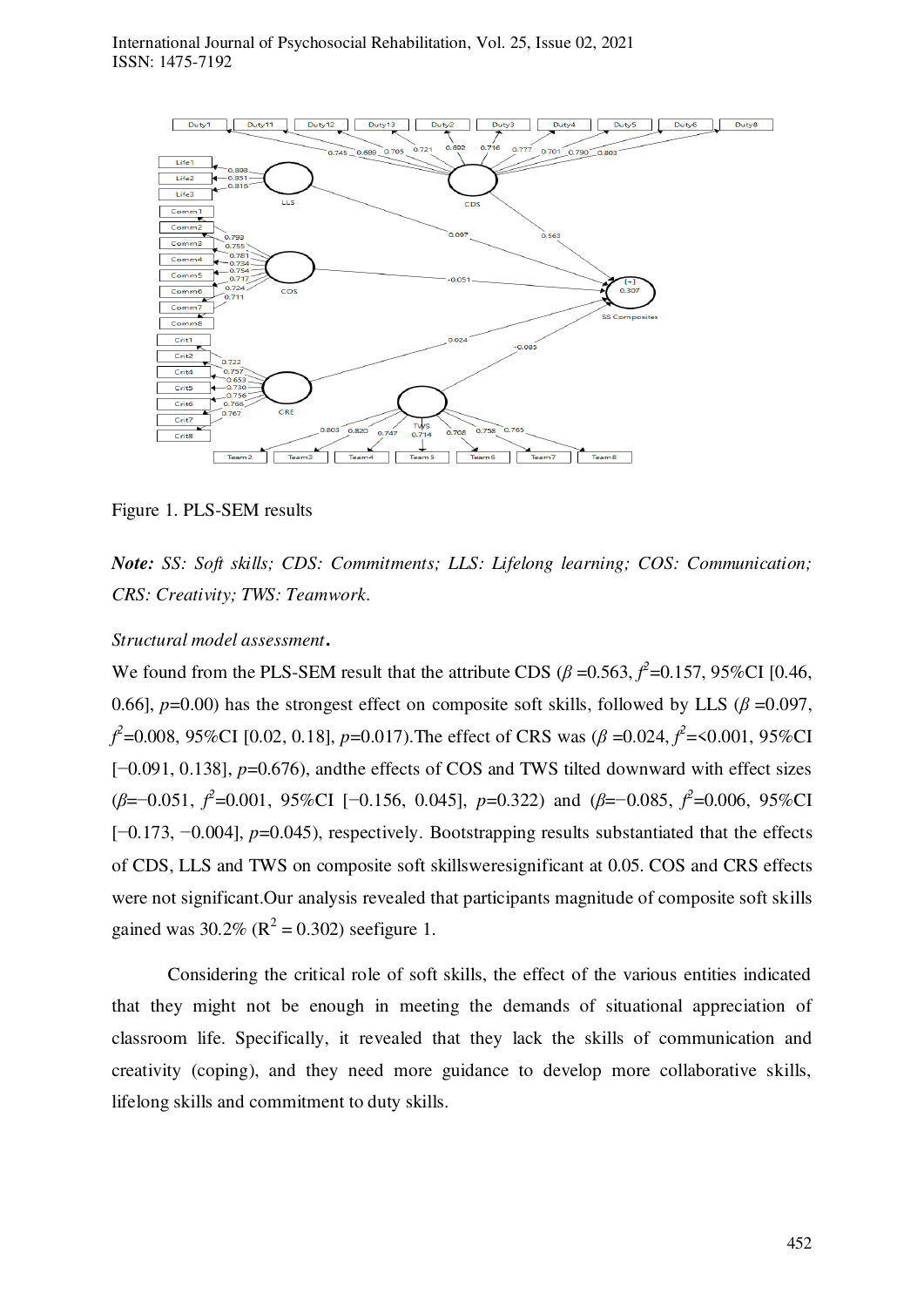## **Discussion**

Soft skill is generating a lot of interest in the workplace and schools. For example, experienced teachers especially teachers already on the job must balance between coping with multidimensionality's in the classroom and teaching the content. However, limited studies especially on pre-services teachers exist, hence our study was designed to investigate the magnitude of soft skills developed by pre-service teachers from participating in their teacher soft skills courses (EDU205;305). One key thing about these courses are that the courses are theory base courses and teacher educators are the primary facilitators of the course within a weekly two-hour lecture for one semester each.

The purpose of this study was to explore whether soft skills can be effectively fostered in a teacher-education course. To this end we evaluated the course's effects on students' composite soft skills gained leveraging of social change model and Vygotsky's theory of meaningful learning. The results over two semesters suggest that preservice teachers' soft skills may be improved through participating in a theory-based course designed to foster growth in these areas. This study extends the current literature by demonstrating that participation in this theory-based teacher-education course was related to social outcomes that support students in being successful in college and beyond.

Taking cues from the acceptance and commitment training and social change model, our first hypothesis was that scores on the soft skillsscale would increase significantly from pre-test to post-test. There was strong support for this hypothesis: in allthe two semesters there were moderate to large significant increases in soft skills scales. While our hypotheses were supported, they refute findings in a recent study of 2,095 students transitioning to college, Conley and colleagues (2014) showed that first-year students experienced significant decreases in emotional well-being over the course of a semester.

Using the lens of social learning theory, social change model as well as Ausubel's theory of meaningful reception learning, the focus of our study was also to examine the experiences of pre-service teachers with their soft skills teacher education. Another research objective for the study was to determine the place of previous knowledge on their responses on the soft skills self-rating scale, since participants were either continuing students or new students.

Taking strategic advantage of Ausubel's theory that emphasizes the role of previous knowledge in learning especially in the school setting, we hypothesized that participants without previous soft skills knowledge will report significantly different scores than NCE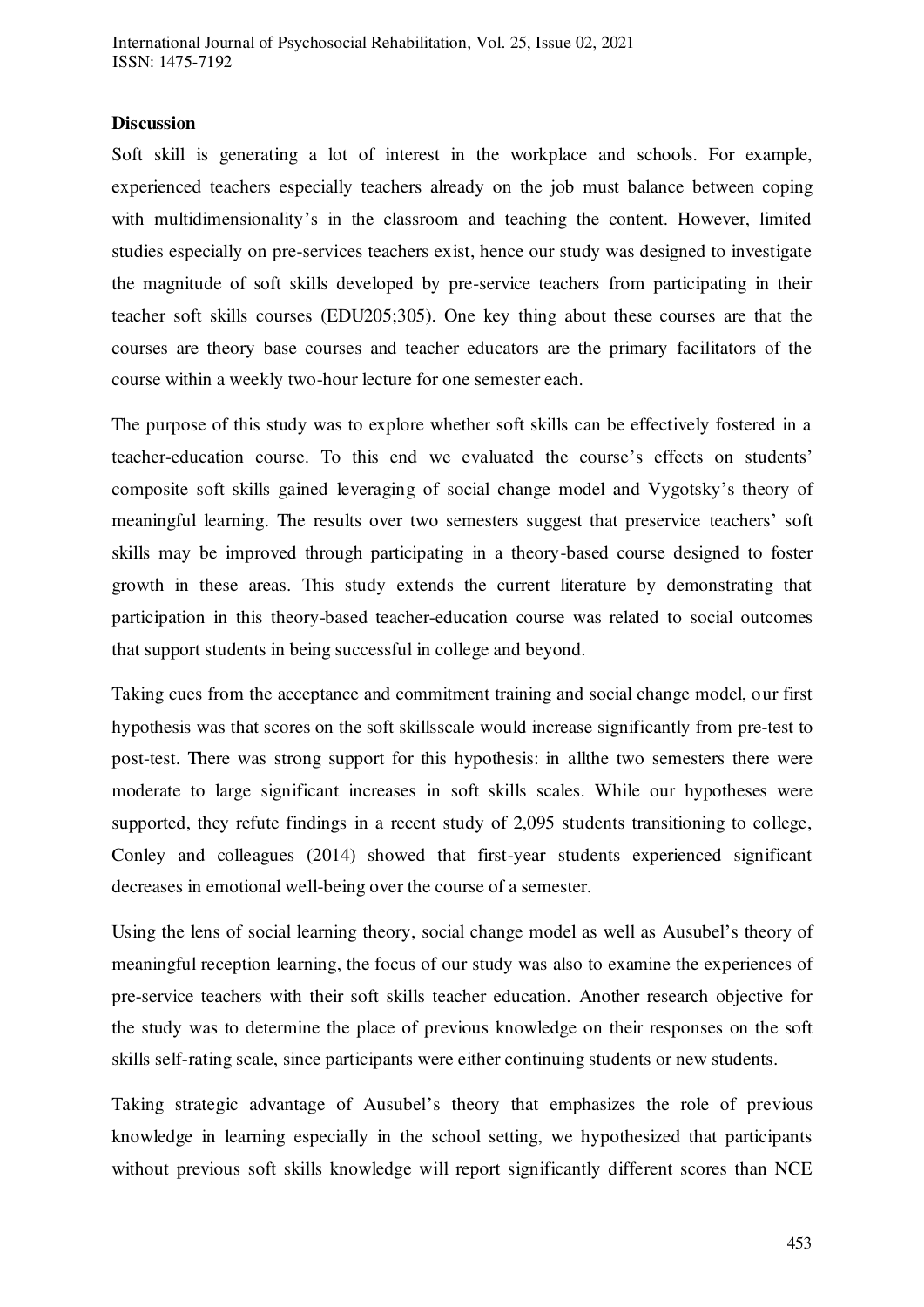holders. The place of previous knowledge in learning has been investigated (Madigan 1997; Favowski 2009; Brungardt 2009). Despite this interest, no one to the best of our knowledge has studied pre-service teachers' soft skills in the study area. More recent evidence (Chan et al 2019) reveal the influence of prior knowledge on university student's comprehension of new concepts in general education class.

Our study results especially question/hypothesis two revealed that at least there was difference in group means for each test dimensions and composite soft skills score. However, further analysis revealed that there was no statistical difference found between any of the tested dimensions as well as the composite score when the two groups were compared. This result suggests on one hand that the soft skills curriculum at the university does significantly influences soft skills of pre-service teachers. On the other hand, the result may suggest that soft skills curriculum at the NCE level does not significantly had impact on its products, a discussion of this falls outside the scope of this paper. Our results are consistent with previous results, Brungardt (2009) found no significant differences detected between tested dimensions among students with no leadership education and their counterparts with leadership education. Similarly, Chan et al (2017) reported there was no statistically significant difference in student's perception about their general education courses between students who lacked relevant prior knowledge while attending the course and students that had related prior knowledge.

The third objective was to investigate the cumulative extent of soft skills gained at the university.Our study results from PLS-SEM showed the coefficient of determination of composite soft skills construct was moderate. The moderate variance was explained by the various test dimensions of soft skills. Thus, our results suggest that participating in the two teacher soft skills courses yielded moderate (30.7%) level of soft skills gained. This value correlates fairly well with (Washor 2019; Roos et al 2018; Ihtiyaroglu 2018; Tang 2018; Ball et al 2018) and further support the idea of Vygotsky that learning could be through interactions with others in a context. Hence it strengthens the idea of exposing pre-service teachers to soft skills education during teacher education.

## **Implications**

The results of the current study are particularly promising when we consider that college students are increasingly susceptible to teaching problems. The objectives of EDU;205;305 are consistent with the teacher-educationgoal. Our results highlight the importance of a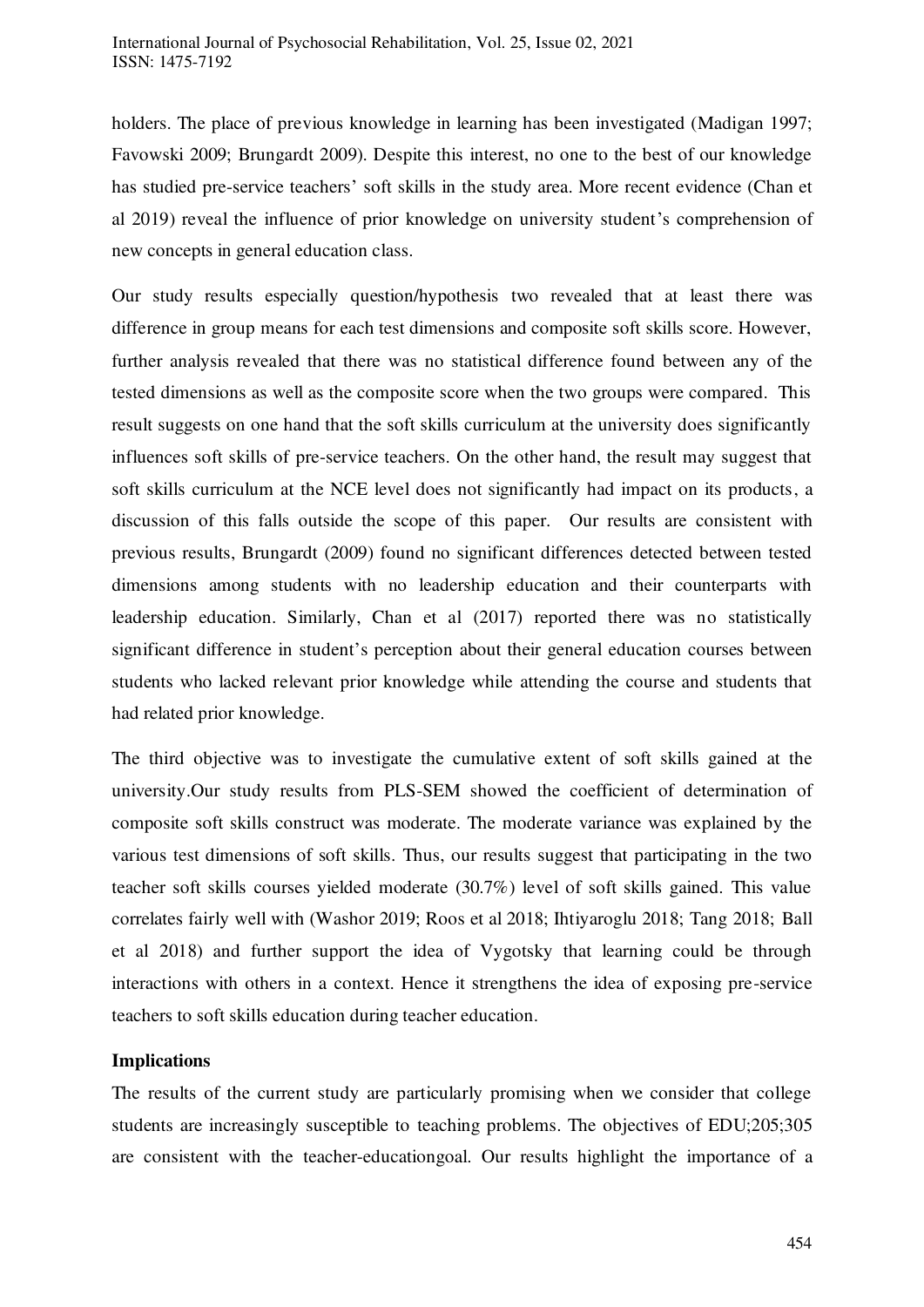teacher-education soft skills curriculum that provides cohesion for the context of the whole student and a bachelor's education degree, where students learn the skills necessary to effectively apply and translate their major course specializations. Furthermore, the course is highly supported by the university administration, providing momentum for implementing a more systemic approach to preservice teachers' soft skills.

The underpinning of soft skills curriculum and the ultimate aim of teacher-education is the development of skills that students will need to navigate college, be successful in work, contribute to their communities, cope with life's problems flexibly, and be guided and sustained by a set of personal values. These are the critical skills that many faculties and most college administrators, policy makers, and employers believe we should be teaching our students.

In the current study, we focused on soft skills (i.e., communication, commitment, creativity, lifelong and teamwork) that are foundational to the goals of teacher-education and that were consistent with our theoretical base. It remains to be seen how these outcomes translate to student success in college and in the workforce. In future studies we will follow students forward to examine effects of the course on their implementation of secondary education level curriculum since this is their immediate responsibility as they graduate.

## *Conclusion*

Taken together, our findings from this study would seem to show that Nigerian Universities faculty of education should consider a review of the teacher soft skills curriculum with possible innovations since the magnitude of soft skills gained by pre-service teachers was only moderate as against been substantial. The strength of the soft skills curriculum and the credit-hours allocated must be examined. Currently the courses have two credit-hours each and all are theory-based courses, perhaps the credit-hours should be increased to four credithours each, appropriate teaching methods should be considered, and situational judgemental test (SJT) could be used in the soft skills curriculum to nurture pre-service teachers as recently(Melser, 2019; Macqual, Umi & Hutkemri 2020) highlights that teaching soft skills may make pre-service teachers to be better prepared for the task ahead of them.

## **Acknowledgement**

This research was partly funded by TETFund Nigeria. Data was collected by a team that consisted of Macqual Stephen Maren, Saidu Shuaibu and Joseph John Mawak.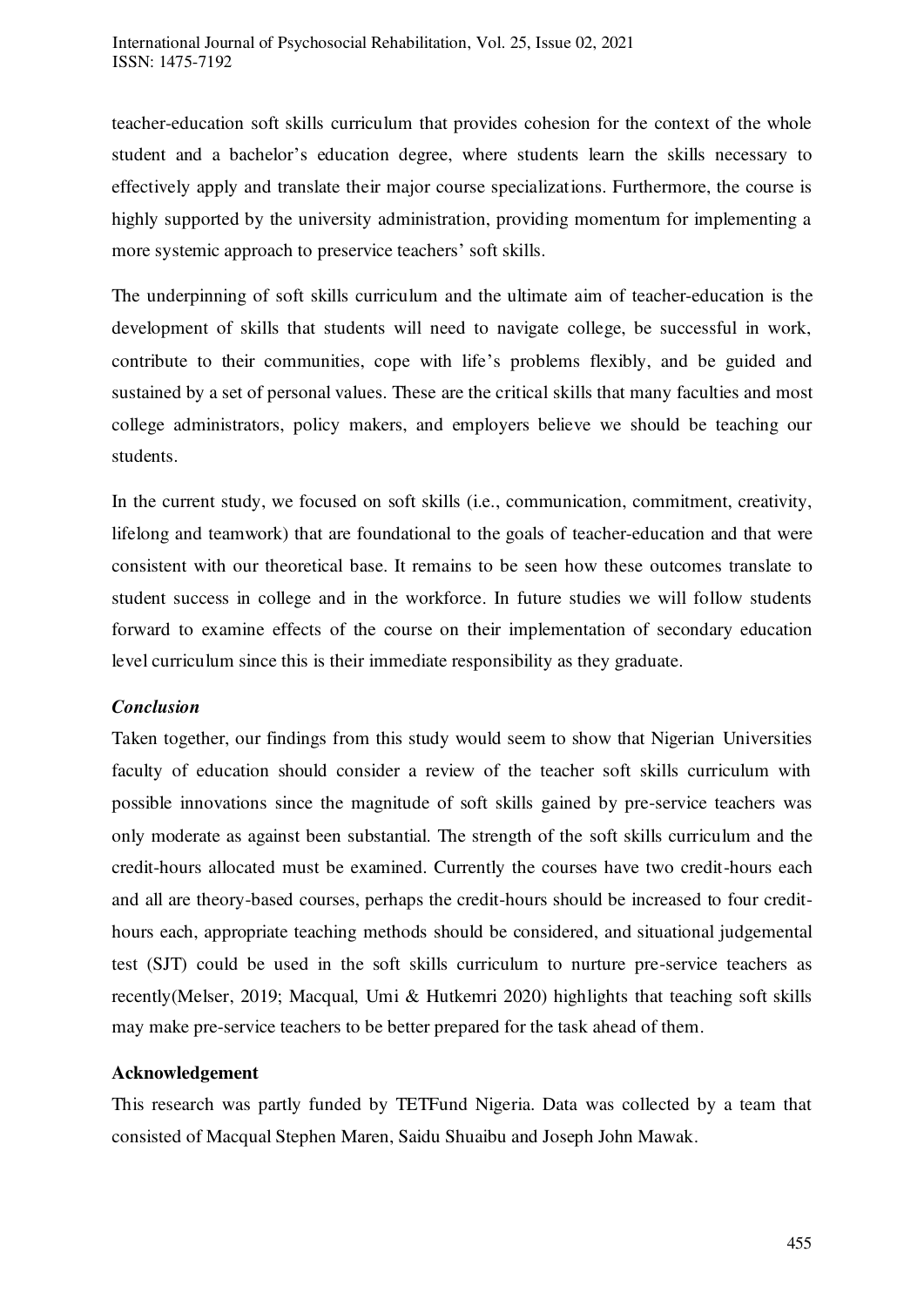#### **References**

- Aloi, S. L., Gardner, W. S., & Lusher, A. L. (2003). A framework for assessing general education outcomes within the majors. *Journal of General Education*, (4), 237–52. doi:10.1353/jge.2004.0009.
- Ausubel, D. P. (1968). Educational psychology: A cognitive view. New York; Holts Reinhart and Winston.
- Aworanti, O. A., Taiwo, M. B. & Iluobe, O. I. (2015). Validation of modified soft skills assessment instrument for use in Nigeria. *Universal journal of educational research,* 3(11), 847-861.
- Ball, A., Joyce, H. D., & Anderson-Butcher, D. (2016). Exploring 21st Century Skills and Learning Environments for Middle School Youth. *International Journal of School Social Work*, 1(1), 1-20.
- Barnes, A. E., Boyle, H., Zuilkowski, S. S. &Bello, Z. N. (2019). Reforming teacher education in Nigeria: Laying a foundation for the future. T*eaching and teacher education,* 79(1), 153-163.
- Brungardt, C. J. (2009). *College graduates' perceptions of their use of teamwork skills: soft skill development in Fort Hays State University Leadership Education* (Doctoral dissertation, Kansas State University).
- Chamorro‐Premuzic, T., Arteche, A., Bremner, A. J., Greven, C., & Furnham, A. (2010). Soft skills in higher education: Importance and improvement ratings as a function of individual differences and academic performance. *Educational Psychology*, *30*(2), 221-241.
- Chan, H. Y., Lo, C. Y., Ng, A. K. L., Cheung, D. H. C., & Kiang, K. M. (2019). Relation Between Interactive Learning and Prior Knowledge: Insights from a General Education Program of Science and Humanities. *The Journal of General Education*, *66*(3-4), 136-165.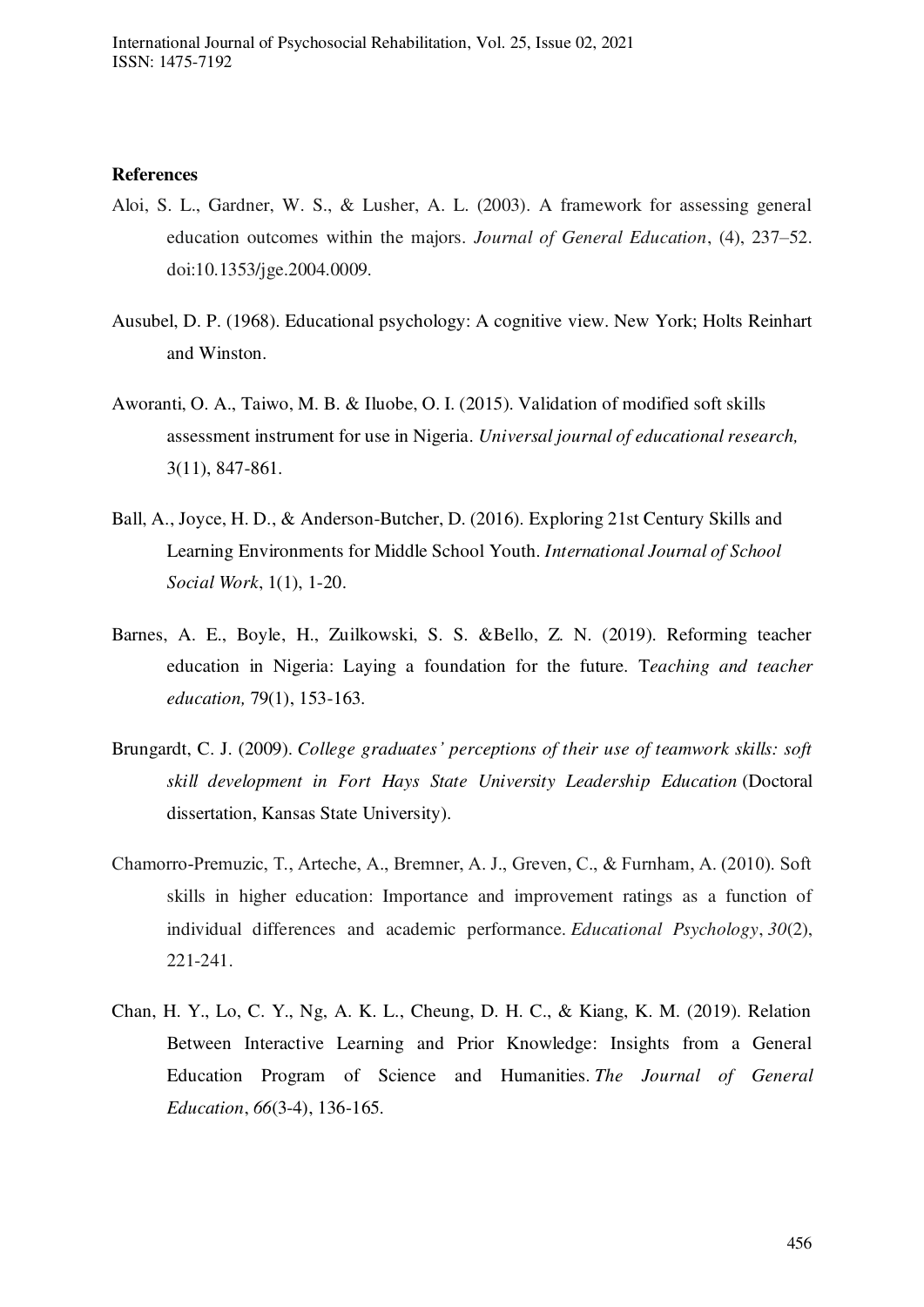- Cimatti, B. (2016). Definition, development, assessment of soft skills and their role for the quality of organisations and enterprises. *International journal of quality research,* 10(1), 97-130.
- Cinque, M. (2016). Lost in translation. Soft skills development in European countries. *TuningJournal for Higher Education. University of Deusto*, 3(2), 389-427.
- Conley, C. S., Kirsch, A. C., Dickson, D. A., & Bryant, F. B. (2014). Negotiating the transition tocollege:Developmental trajectories and gender differences in psychological functioning,cognitive-affective strategies, and social well-being. *Emerging Adulthood*,(3), 1–16.doi:10.1177/2167696814521808.
- Dimitrova, K. (2018). Formation of soft skills in preschool and primary school age an important factor for success in a globalizing world. *Knowledge International Journal*, *28*(3), 909 - 914.
- Fayowski, V., Hyndman, J., & MacMillan, P. D. (2009). Assessment on previous course work in calculus and subsequent achievement in calculus at the post-secondary level. *Canadian Journal of Science, Mathematics and Technology Education*, *9*(1), 49-57.
- Federal Republic of Nigeria FGN (2013*). National policy on Education*. Lagos: Nigerian Educational Research and Development Council.
- Fernando, V. M. (2016). Infusion of soft skills in the higher education curriculum: Key to the development of advanced human capital. Retrieved on 12 September, 2019 from: Available at [http://revistas.ugm.cl/index.php/rakad/article/view/137.](http://revistas.ugm.cl/index.php/rakad/article/view/137)
- Grisi, C.G.A. (2014). *Soft Skills: a close link between enterprises and ethics. Speech at "Soft*" *Skills and their role in employability – New perspectives in teaching, assessment and certification*", workshop in Bertinoro, FC, Italy. Retrieved on 29 March, 2019 from[:https://docplayer.net/47715790-Soft-skills-and-their-role-in-employability-new](https://docplayer.net/47715790-Soft-skills-and-their-role-in-employability-new-perspectives-in-teaching-assessment-and-certification.html)[perspectives-in-teaching-assessment-and-certification.html](https://docplayer.net/47715790-Soft-skills-and-their-role-in-employability-new-perspectives-in-teaching-assessment-and-certification.html)
- Hair, J. F., Sarstedt, M., Ringle, C. M. & Gudergan, S. P. (2018). *Advanced issues in partial least squares structural equation modeling (PLS-SEM)*. Thousand Oaks, C: Sage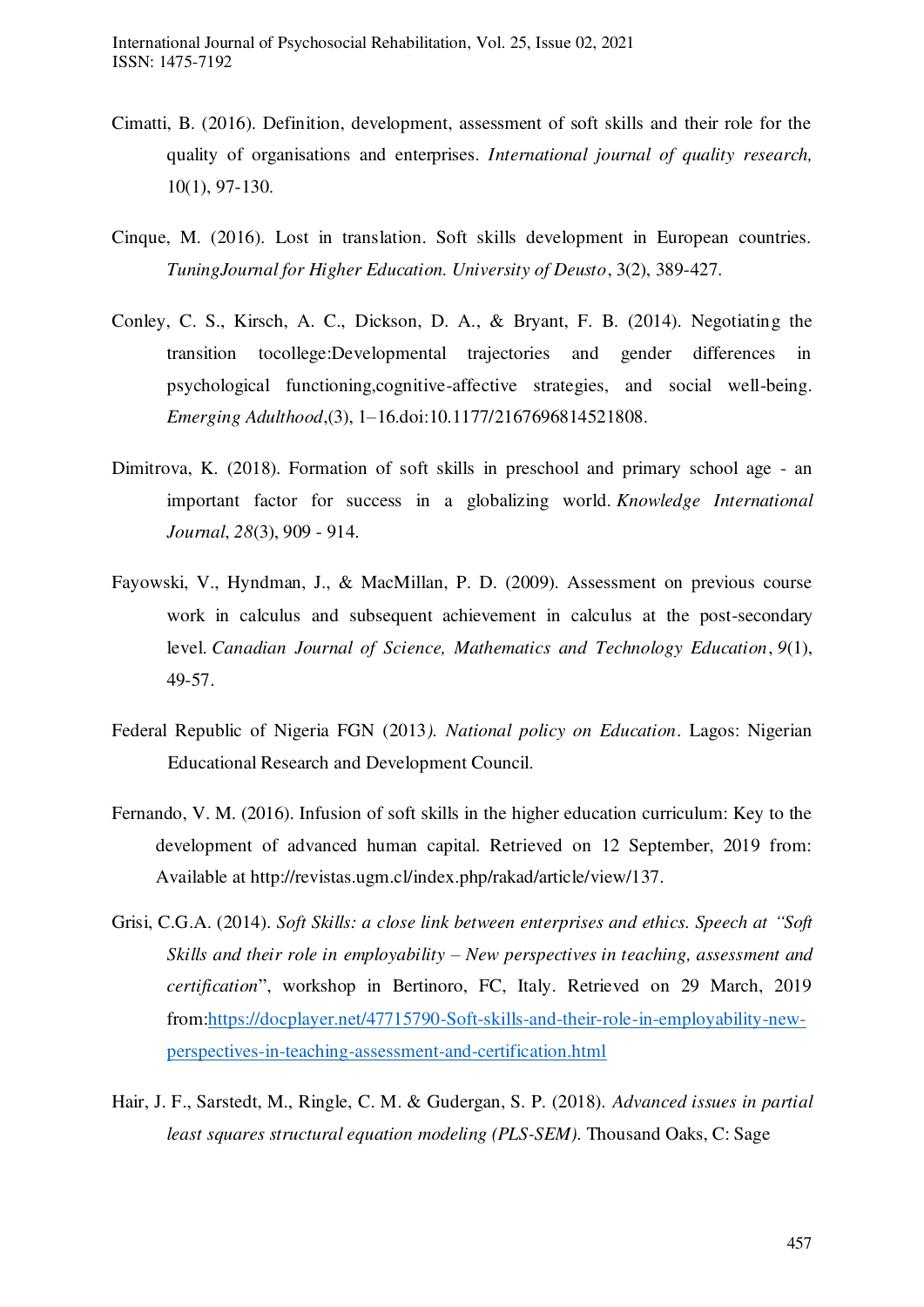- Hattie, J. A. C. (2015). The applicability of Visible Learning to higher education. *Scholarship of Teaching and Learning in Psychology*, 1(1), 79-91.
- Hayes, S. C., Strosahl, K. D., & Wilson, K. G. (2012). *Acceptance and Commitment Therapy: The processand practice of mindful change*. New York: Guilford Press.
- Higher Education Research Institute. (1996). *A Social Change Model of leadership development: Guidebook version III*. College Park: National Clearinghouse for Leadership Programs.
- Ihtiyaroglu, N. (2018). Can I Grow Up as an Effective Teacher? A Mixed Method Study. *Educational Sciences: Theory and Practice*, *18*(3), 627-660.
- Kautz, T., Heckman, J. J., Diris, R., Ter Weel, B. & Borghans, L. (2014). *Fostering and Measuring Skills: Improving Cognitive and Non-Cognitive Skills to Promote Lifetime Success*. Paris: OECD Publishing.
- Kechagias, K. (2011). *Teaching and assessing soft skills*. Neapolis, Greece: 1<sup>st</sup> second chance school of Thessalonica.
- Macqual, S.M., Umi K.M.S. & Hutkemri, Z. (2020). Measurement Model of Soft Skills: Work Environment as a Mediator of Teaching Success. *International Journal of Psychosocial Rehabilitation*, 26(4), 5332-5346.doi**:** [10.37200/IJPR/V24I6/PR260532](https://doi.org/10.37200/IJPR/V24I6/PR260532)
- Madigan, T. (1997). Science Proficiency and Course Taking in High School: The Relationship of Science Course-Taking Patterns to Increases in Science Proficiency between 8th and 12th Grades: National Center for Education Statistics (ED), Washington, DC.[EDD00004], Bureau of the Census (DOC), Suitland, MD.[LYR08403].
- Manninen, J., Sgier, I., Fleige, M., Thöne-Geyer, B., Kil, M., Možina, E. et al (2014). Benefits of Lifelong Learning in Europe: Main Results of the BeLL- Project Research Report. *Project number – 519319-LLP-1-2011-1-DE-KA1-KA1SCR*
- Matteson, M. L., Anderson, L., & Boyden, C. (2016). " Soft Skills": A Phrase in Search of Meaning. *portal: Libraries and the Academy*, *16*(1), 71-88.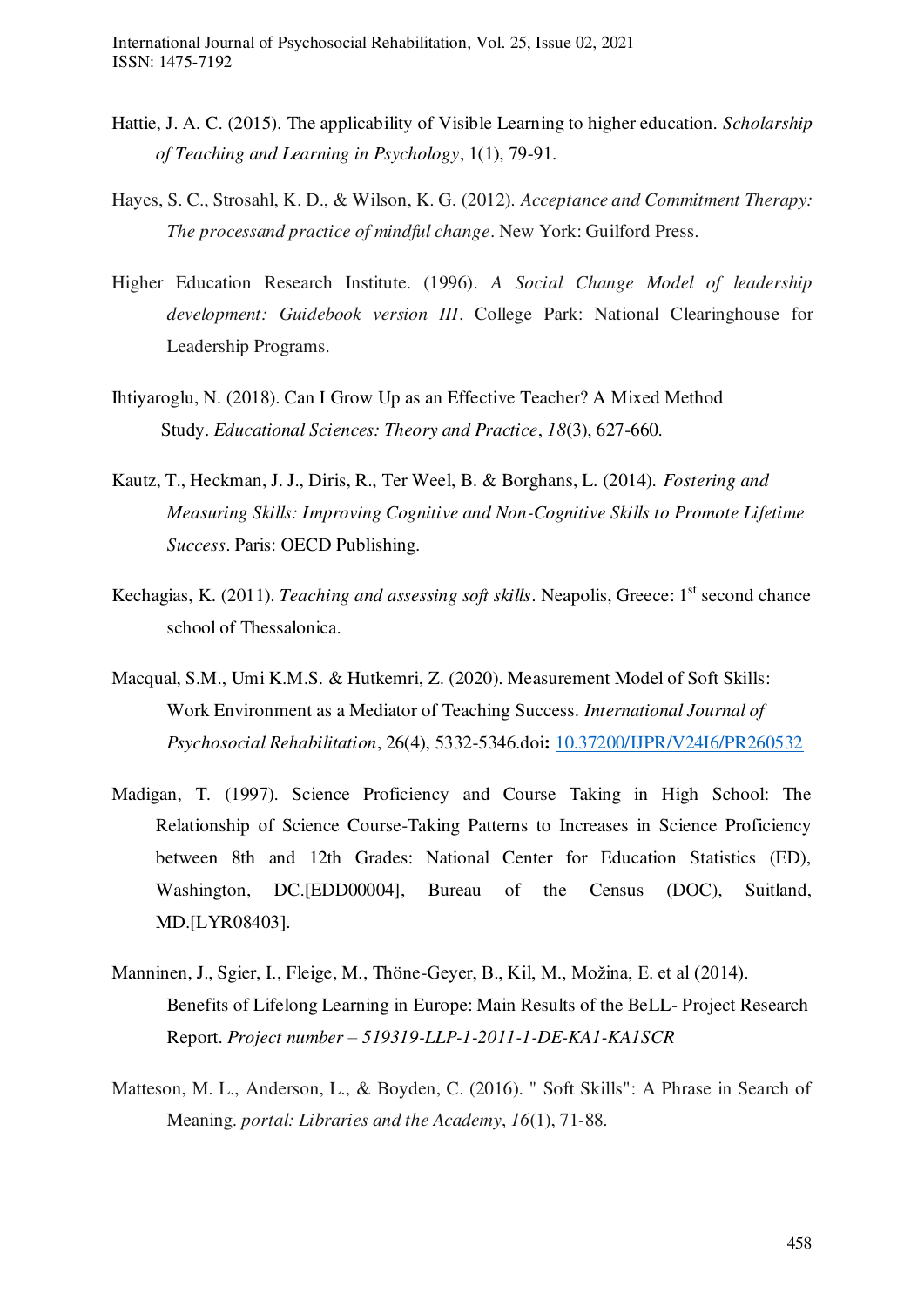- Melser, N. A. (2019). *Teaching soft skills in a hard world: A guide for beginning teachers*. Lanham Maryland, London: Rowman & Littlefield.
- Peterson, C. & Seligman, M.E.P. (2004). *Character strengths and virtues: A handbook and classification.* New York: Oxford university press.
- Robles, M. M. (2012). Executive perceptions of the top 10 soft skills needed in today's workplace. *Business Communication Quarterly*, 75(4), 453-465.
- Roos, S.J., Lennox, A., & Botha-Ravyse, C. (2016). Student's soft skill acquisition in an outdoor adventure education event over two years of participation. *International journal of social sciences and humanity studies,* 8(2), 1309-8063.
- States, J., Detrich, R. & Keyworth, R. (2018). *Overview of Teacher Soft Skills.* Oakland, CA: The Wing Institute.
- Sugiharto, B., Corebima, A. D., Susilo, H., & Ibrohim. (2019). The Pre-Service Biology Teacher Readiness in Blended Collaborative Problem Based Learning (BCPBL). International Journal of Instruction, 12(4), 113-130. https://doi.org/10.29333/iji.2019.1248a
- Tackman, A. M., Srivastava, S., Pfeifer, J. H. & Dapretto, M. (2017). Development of conscientiousness in childhood and adolescence: Typical trajectories and associations with academic, health, and relationship changes. *Journal of Research in Personality,*  67(1), 85-96.
- Tang, K. N. (2018). The importance of soft skills acquisition by teachers in higher education institutions. Retrieved on 21 April, 2019 from: <https://www.sciencedirect.com/science/article/pii/S2452315117304939?via%3Dihub>
- United Nations Educational Scientific and Cultural Organization (UNESCO, 2014). Education for All Global Monitoring Report. UNESCO: Paris, France. Retrieved on 6 September, 2019 from: [http://unescodoc.unesco.org/images/0022/002256/225654e.pdf.](http://unescodoc.unesco.org/images/0022/002256/225654e.pdf)

Vygotsky, L. S. (1978). Mindset in society. Superum Branca, MA: Harvard university press.